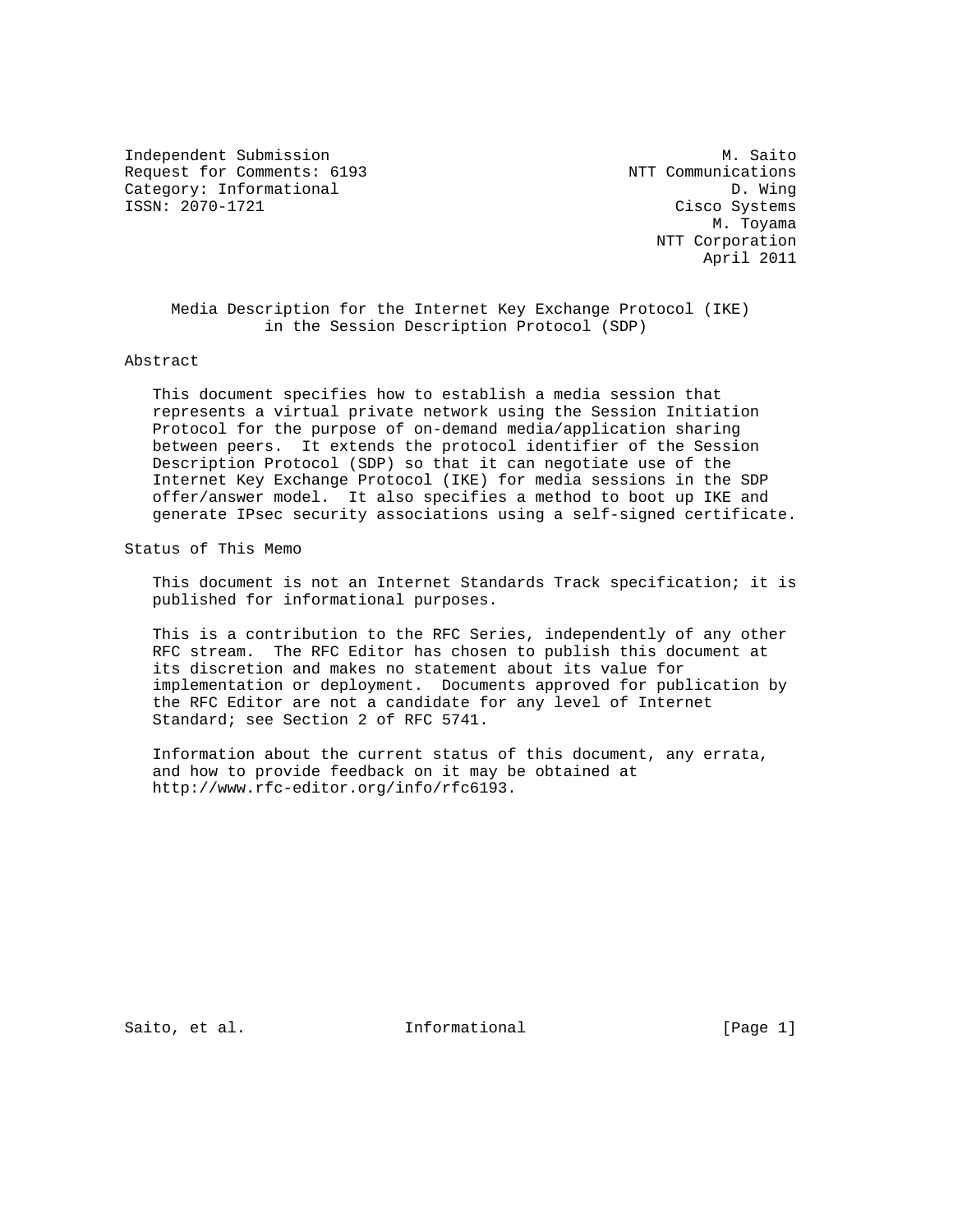# Copyright Notice

 Copyright (c) 2011 IETF Trust and the persons identified as the document authors. All rights reserved.

 This document is subject to BCP 78 and the IETF Trust's Legal Provisions Relating to IETF Documents (http://trustee.ietf.org/license-info) in effect on the date of publication of this document. Please review these documents carefully, as they describe your rights and restrictions with respect to this document.

# Table of Contents

|  | 2.3. Alternative Solution under Prior Relationship                  |
|--|---------------------------------------------------------------------|
|  |                                                                     |
|  |                                                                     |
|  |                                                                     |
|  |                                                                     |
|  |                                                                     |
|  |                                                                     |
|  |                                                                     |
|  | 5.2. Maintenance and Termination of VPN Session 10                  |
|  |                                                                     |
|  |                                                                     |
|  | 5.5. Multiplexing UDP Messages When Using ICE 11                    |
|  |                                                                     |
|  | 6.1. Example of SDP Offer and Answer Exchange without               |
|  |                                                                     |
|  | 6.2. Example of SDP Offer and Answer Exchange with                  |
|  |                                                                     |
|  |                                                                     |
|  | 8. Specifications Assuming Prior Relationship between Two Nodes  16 |
|  | 8.1. Certificates Signed by Trusted Third Party 16                  |
|  |                                                                     |
|  |                                                                     |
|  |                                                                     |
|  |                                                                     |
|  |                                                                     |
|  |                                                                     |
|  |                                                                     |

Saito, et al. 1nformational [Page 2]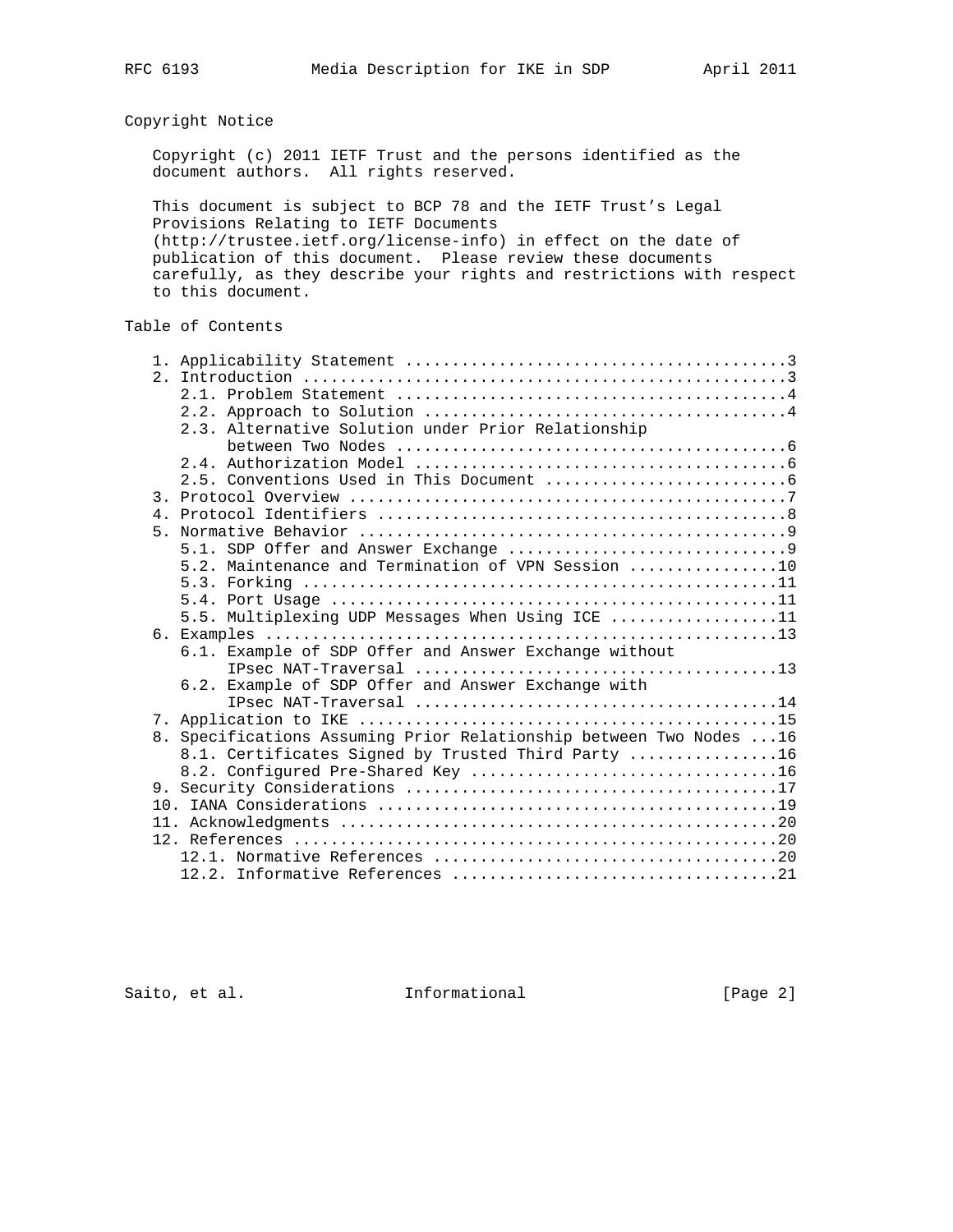### 1. Applicability Statement

 This document provides information about a deployed use of the Session Initiation Protocol (SIP) [RFC3261] for the Internet community. It is not currently an IETF standards track proposal. The mechanisms in this document use SIP as a name resolution and authentication mechanism to initiate an Internet Key Exchange Protocol (IKE) [RFC5996] session. The purpose of this document is to establish an on-demand virtual private network (VPN) to a home router that does not have a fixed IP address using self-signed certificates. It is only applicable under the condition that the integrity of the Session Description Protocol (SDP) [RFC4566] is assured. The method to ensure this integrity of SDP is outside the scope of this document. This document specifies the process in which a pair of SIP user agents resolve each other's names, exchange the fingerprints of their self-signed certificates securely, and agree to establish an IPsec-based VPN [RFC4301]. However, this document does not make any modifications to the specifications of IPsec/IKE. Despite the limitations of the conditions under which this document can be applied, there are sufficient use cases in which this specification is helpful, such as the following:

- o Sharing media using a framework developed by Digital Living Network Alliance (DLNA) or similar protocols over VPN between two user devices.
- o Accessing remote desktop applications over VPN initiated by SIP call. As an additional function of click-to-call, a customer service agent can access a customer's PC remotely to troubleshoot the problem while talking with the customer over the phone.
- o Accessing and controlling medical equipment (medical robotics) remotely to monitor the elderly in a rural area (remote care services).
- o Using a LAN-based gaming protocol based on peer-to-peer rather than via a gaming server.
- 2. Introduction

 This section describes the problem in accessing home networks and provides an overview of the proposed solution.

Saito, et al. 1nformational [Page 3]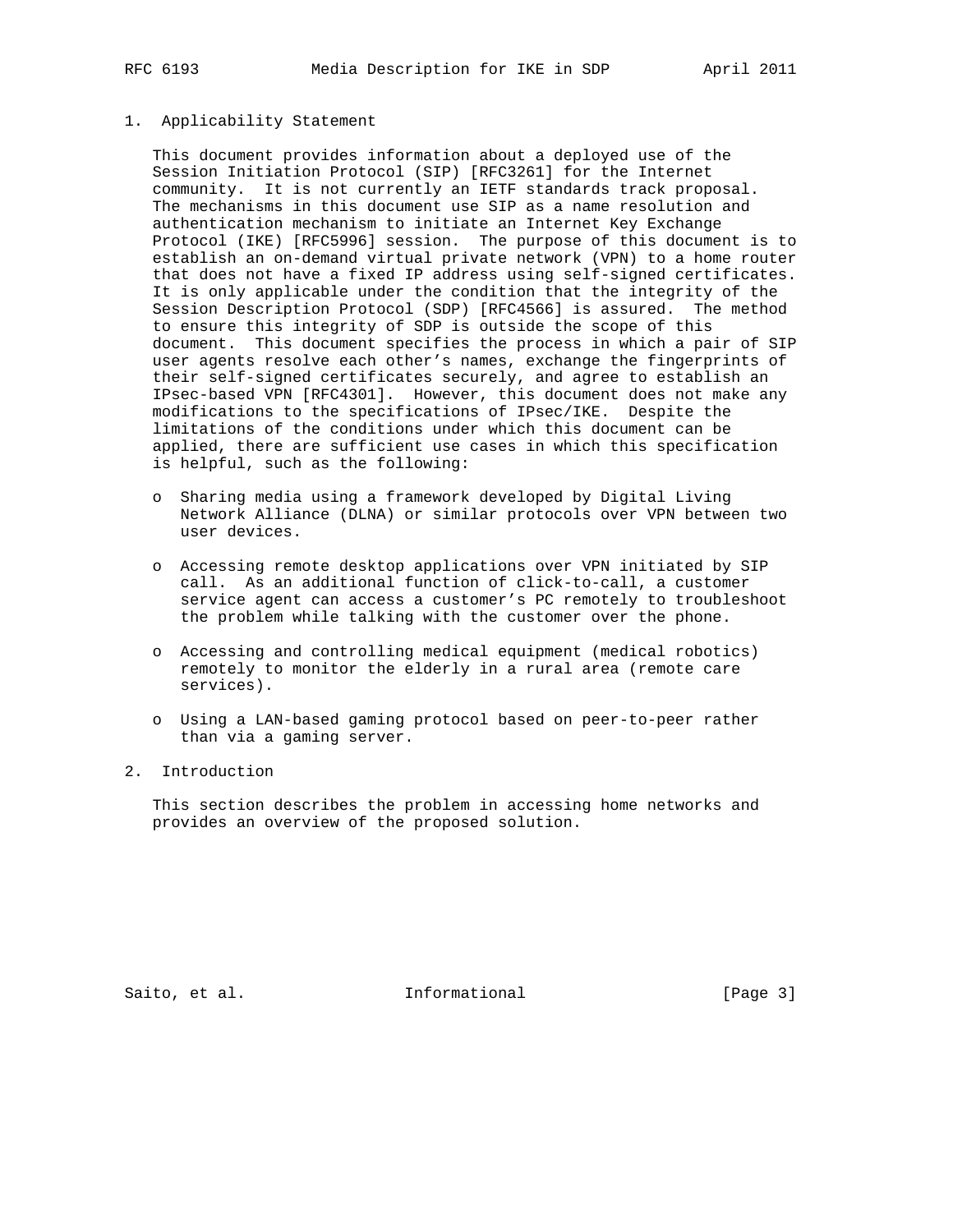## 2.1. Problem Statement

 Home servers and network-capable consumer electronic devices have been widely deployed. People using such devices are willing to share content and applications and are therefore seeking ways to establish multiple communication channels with each other. However, there are several obstacles to be overcome in the case of remote home access.

 It is often not possible for a device outside the home network to connect to another device inside the home network because the home device is behind a network address translation (NAT) or firewall that allows outgoing connections but blocks incoming connections. One effective solution for this problem is VPN remote access to the NAT device, which is usually a home router. With this approach, once the external device joins the home network securely, establishing connections with all the devices inside the home will become easy because popular LAN-based communication methods such as DLNA can be used transparently. However, there are more difficult cases in which a home router itself is located behind the NAT. In such cases, it is also necessary to consider NAT traversal of the remote access to the home router. In many cases, because the global IP address of the home router is not always fixed, it is necessary to make use of an effective name resolution mechanism.

 In addition, there is the problem of how a remote client and a home router authenticate each other over IKE to establish IPsec for remote access. It is not always possible for the two devices to securely exchange a pre-shared key in advance. Administrative costs can make it impractical to distribute authentication certificates signed by a well-known root certification authority (CA) to all the devices. In addition, it is inefficient to publish a temporary certificate to a device that does not have a fixed IP address or hostname. To resolve these authentication issues, this document proposes a mechanism that enables the devices to authenticate each other using self-signed certificates.

2.2. Approach to Solution

 This document proposes the use of SIP as a name resolution and authentication mechanism because of three main advantages:

o Delegation of Authentication to Third Party

 Devices can be free from managing their signed certificates and whitelists by taking advantage of authentication and authorization mechanisms supported by SIP.

Saito, et al. 1nformational [Page 4]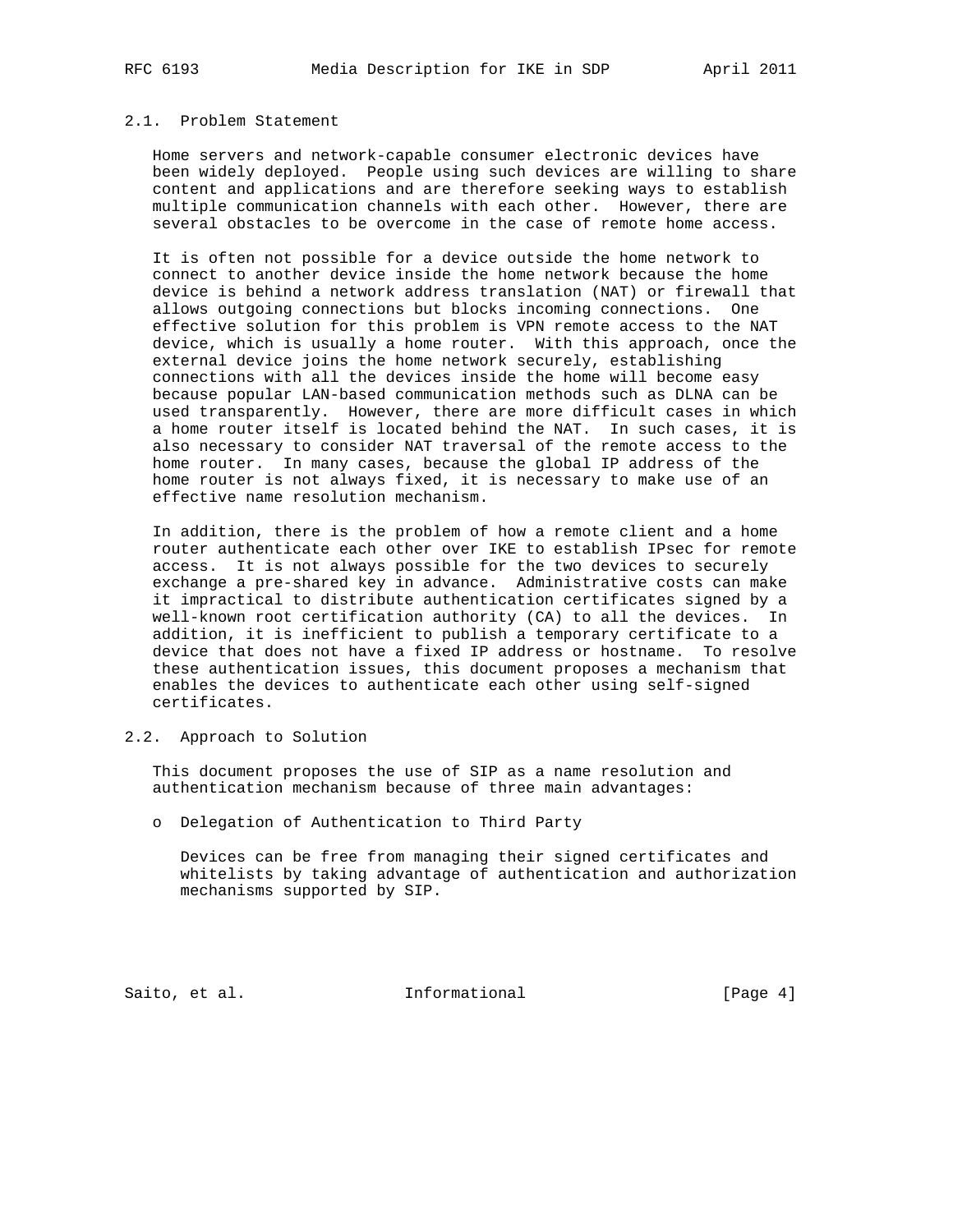o UDP Hole Punching for IKE/IPsec

 SIP has a cross-NAT rendezvous mechanism, and Interactive Connectivity Establishment (ICE) [RFC5245] has a function to open ports through the NAT. The combination of these effective functions can be used for general applications as well as real time media. It is difficult to set up a session between devices without SIP if the devices are behind various types of NAT.

## o Reuse of Existing SIP Infrastructure

 SIP servers are widely distributed as a scalable infrastructure, and it is quite practical to reuse them without any modifications.

 Today, SIP is applied to not only Voice over IP (VoIP) but also various applications and is recognized as a general protocol for session initiation. Therefore, it can also be used to initiate IKE/IPsec sessions.

 However, there is also a specification that uses a self-signed certificate for authentication in the SIP/SDP framework. "Connection-Oriented Media Transport over the Transport Layer Security (TLS) Protocol in the Session Description Protocol (SDP)" [RFC4572] (hereafter referred to as comedia-tls) specifies a method to exchange the fingerprint of a self-signed certificate to establish a Transport Layer Security (TLS) [RFC5246] connection. This specification defines a mechanism by which self-signed certificates can be used securely, provided that the integrity of the SDP description is assured. Because a certificate itself is used for authentication not only in TLS but also in IKE, this mechanism will be applied to the establishment of an IPsec security association (SA) by extending the protocol identifier of SDP so that it can specify IKE.

 One easy method to protect the integrity of the SDP description, which is the premise of this specification, is to use the SIP identity [RFC4474] mechanism. This approach is also referred to in [RFC5763]. Because the SIP identity mechanism can protect the integrity of a body part as well as the value of the From header in a SIP request by using a valid Identity header, the receiver of the request can establish secure IPsec connections with the sender by confirming that the hash value of the certificate sent during IKE negotiation matches the fingerprint in the SDP. Although SIP identity does not protect the identity of the receiver of the SIP request, SIP-connected identity [RFC4916] does. Note that the possible deficiencies discussed in [RFC4474-Concerns] could affect this specification if SIP identity is used for the security mechanism.

Saito, et al. 1nformational [Page 5]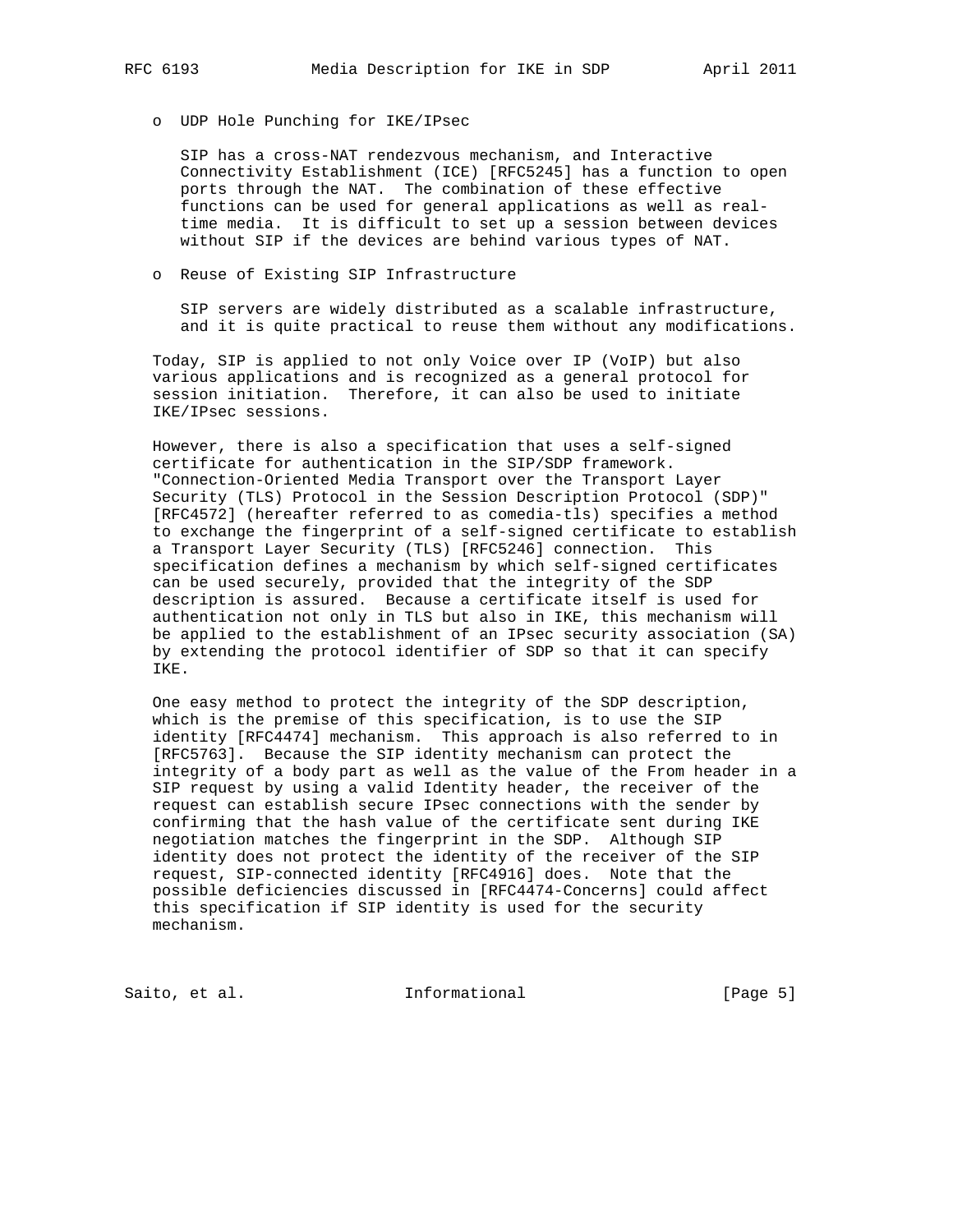Considering the above background, this document defines new media formats "ike-esp" and "ike-esp-udpencap", which can be used when the protocol identifier is "udp", to enable the negotiation of using IKE for media sessions over SDP exchange on the condition that the integrity of the SDP description is assured. It also specifies the method to set up an IPsec SA by exchanging fingerprints of self signed certificates based on comedia-tls, and it notes the example of SDP offer/answer [RFC3264] and the points that should be taken care of by implementation. Because there is a chance that devices are behind NAT, this document also covers the method to combine IKE/IPsec NAT-Traversal [RFC3947][RFC3948] with ICE. In addition, it defines the attribute "ike-setup" for IKE media sessions, similar to the "setup" attribute for TCP-based media transport defined in RFC 4145 [RFC4145]. This attribute is used to negotiate the role of each endpoint in the IKE session.

2.3. Alternative Solution under Prior Relationship between Two Nodes

 Under quite limited conditions, certificates signed by trusted third parties or pre-shared keys between endpoints could be used for authentication in IKE, using SIP servers only for name resolution and authorization of session initiation. Such limited cases are addressed in Section 8.

2.4. Authorization Model

 In this document, SIP servers are used for authorization of each SIP call. The actual media sessions of IPsec/IKE are not authorized by SIP servers but by the remote client and the home router based on the information in SIP/SDP. For example, the home router recognizes the remote client with its SIP-URI and IP address in the SDP. If it decides to accept the remote client as a peer of a VPN session, it will accept the following IKE session. Then, during the IKE negotiation, the certificate fingerprint in the SDP is compared with the certificate exchanged in the IKE session. If they match, IKE negotiation continues. Only a successful IKE negotiation establishes an IPsec session with the remote peer.

2.5. Conventions Used in This Document

 The key words "MUST", "MUST NOT", "REQUIRED", "SHALL", "SHALL NOT", "SHOULD", "SHOULD NOT", "RECOMMENDED", "MAY", and "OPTIONAL" in this document are to be interpreted as described in [RFC2119].

Saito, et al. 1nformational [Page 6]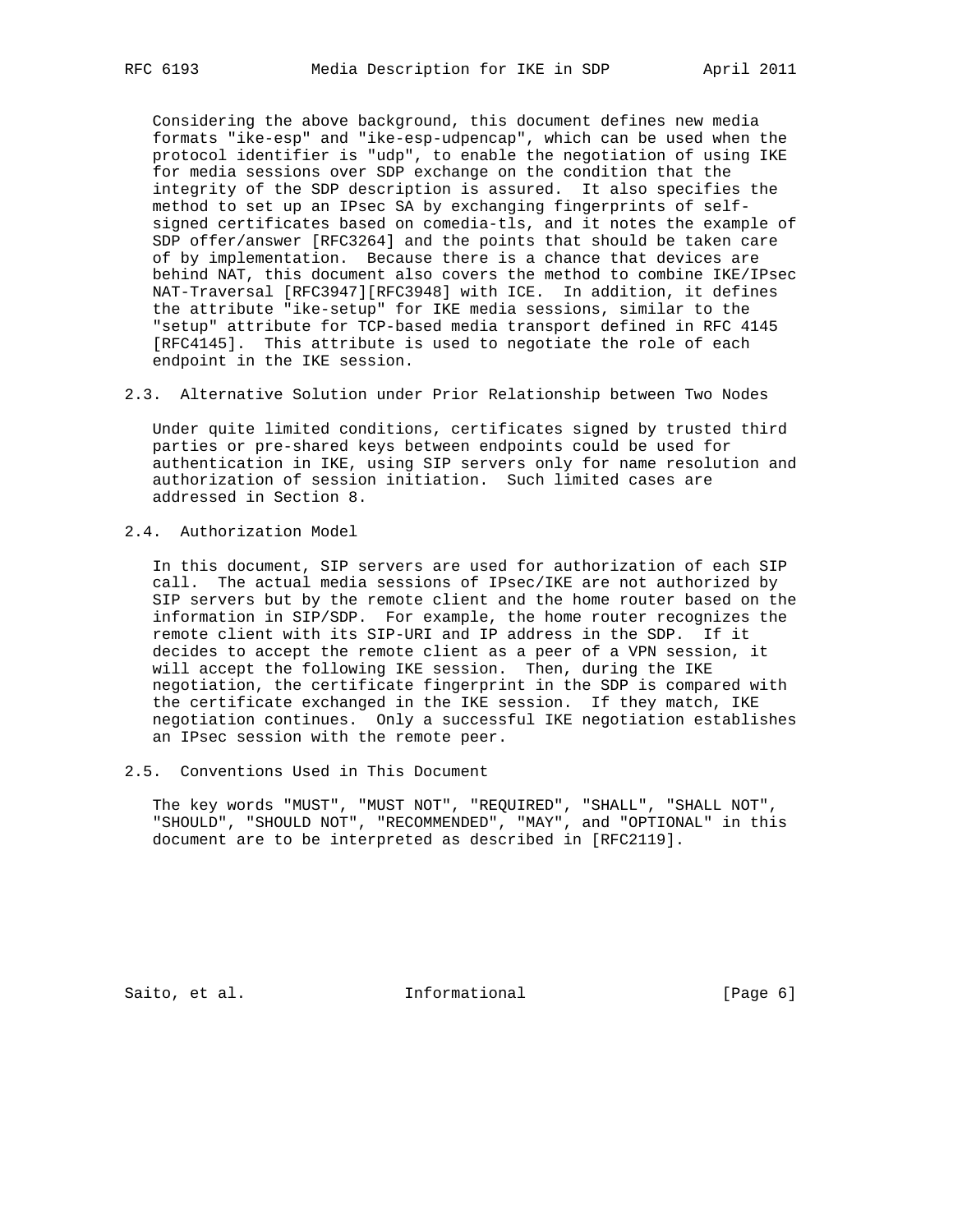# 3. Protocol Overview

 Figure 1 shows a case of VPN remote access from a device outside the home to a home router whose IP address is not fixed. In this case, the external device, a remote client, recognizes the Address of Record of the home router but does not have any information about its contact address and certificate. Generally, establishing an IPsec SA dynamically and securely in this situation is difficult. However, as specified in comedia-tls [RFC4572], if the integrity of SDP session descriptions is assured, it is possible for the home router and the remote client to have a prior relationship with each other by exchanging certificate fingerprints, i.e., secure one-way hashes of the distinguished encoding rules (DER) form of the certificates.



Figure 1: Remote Access to Home Network

- (1) Both Remote Client and Home Router generate secure signaling channels. They may REGISTER to SIP Proxy using TLS.
- (2) Remote Client sends an offer SDP with an INVITE request to Home Router, and Home Router returns an answer SDP with a reliable response (e.g., 200 OK). Both exchange the fingerprints of their self-signed certificates in SDP during this transaction. Remote Client does not accept an answer SDP with an unreliable response as the final response.
- (3) After the SDP exchange, Remote Client, which has the active role, initiates IKE with Home Router, which has the passive role, to establish an IPsec SA. Both validate that the certificate presented in the IKE exchange has a fingerprint that

Saito, et al.  $\qquad \qquad$  Informational  $[Page 7]$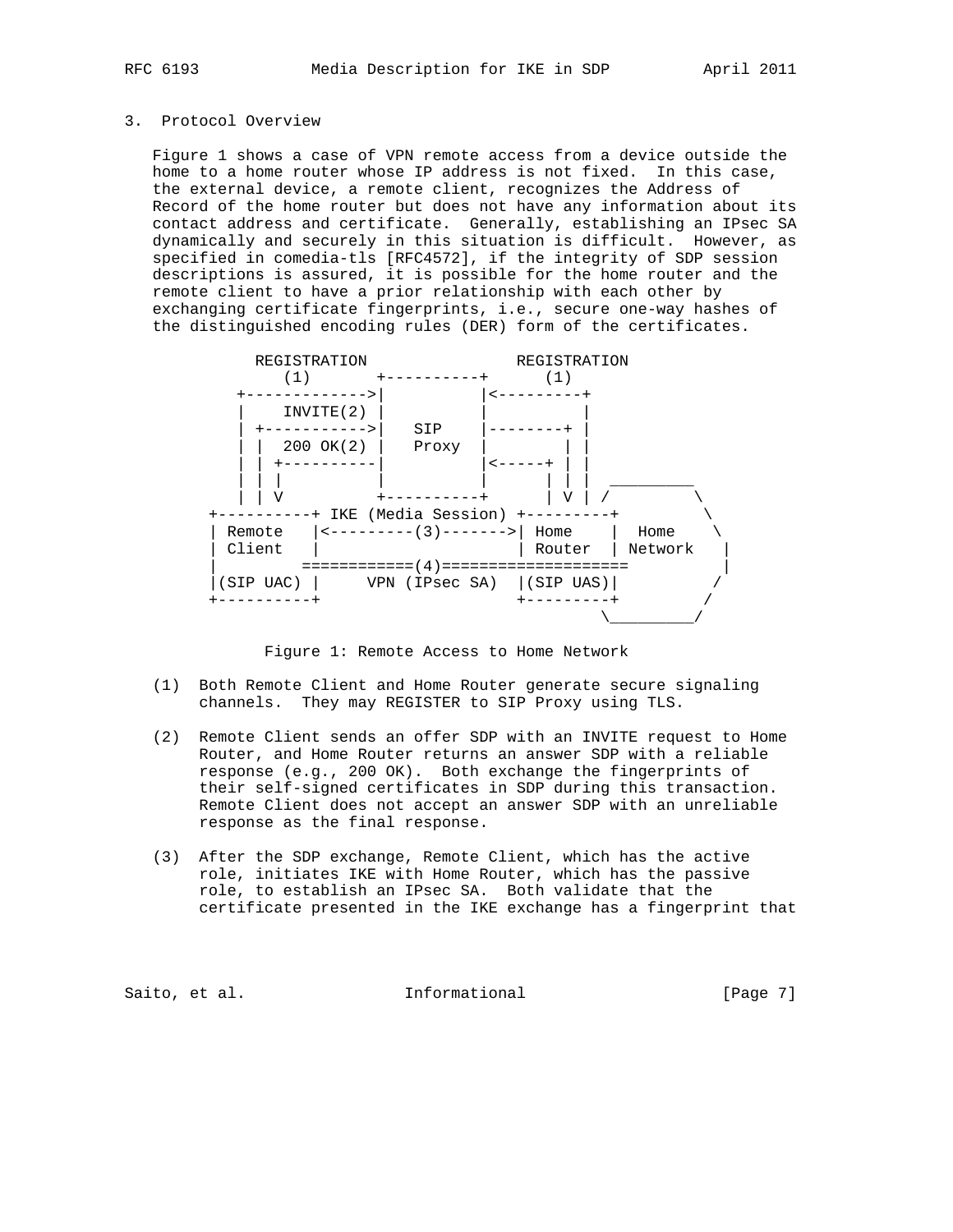matches the fingerprint from SDP. If they match, IKE negotiation proceeds as normal.

(4) Remote Client joins the Home Network.

 By this method, the self-signed certificates of both parties are used for authentication in IKE, but SDP itself is not concerned with all the negotiations related to key-exchange, such as those of encryption and authentication algorithms. These negotiations are up to IKE. In many cases where IPsec is used for remote access, a remote client needs to dynamically obtain a private address inside the home network while initiating the remote access. Therefore, the IPsec security policy also needs to be set dynamically at the same time. However, such a management function of the security policy is the responsibility of the high-level application. SDP is not concerned with it. The roles of SDP here are to determine the IP addresses of both parties used for IKE connection with c-line in SDP and to exchange the fingerprints of the certificates used for authentication in IKE with the fingerprint attribute in SDP.

#### 4. Protocol Identifiers

 This document defines two SDP media formats for the "udp" protocol under the "application" media type: "ike-esp" and "ike-esp-udpencap". The format "ike-esp" indicates that the media described is IKE for the establishment of an IPsec security association as described in IPsec Encapsulating Security Payload (ESP) [RFC4303]. In contrast, "ike-esp-udpencap" indicates that the media described is IKE, which is capable of NAT traversal for the establishment of UDP encapsulation of IPsec packets through NAT boxes as specified in [RFC3947] and [RFC3948]. Even if the offerer and answerer exchange "ike-esp-udpencap", IKE conforming to [RFC3947] and [RFC3948] can end up establishing a normal IPsec tunnel when there is no need to use UDP encapsulation of IPsec. Both the offerer and answerer can negotiate IKE by specifying "udp" in the "proto" field and "ike-esp" or "ike-esp-udpencap" in the "fmt" field in SDP.

 In addition, this document defines a new attribute "ike-setup", which can be used when the protocol identifier is "udp" and the "fmt" field is "ike-esp" or "ike-esp-udpencap", in order to describe how endpoints should perform the IKE session setup procedure. The "ike setup" attribute indicates which of the end points should initiate the establishment of an IKE session. The "ike-setup" attribute is charset-independent and can be a session- or media-level attribute. The following is the ABNF of the "ike-setup" attribute.

Saito, et al. 1nformational [Page 8]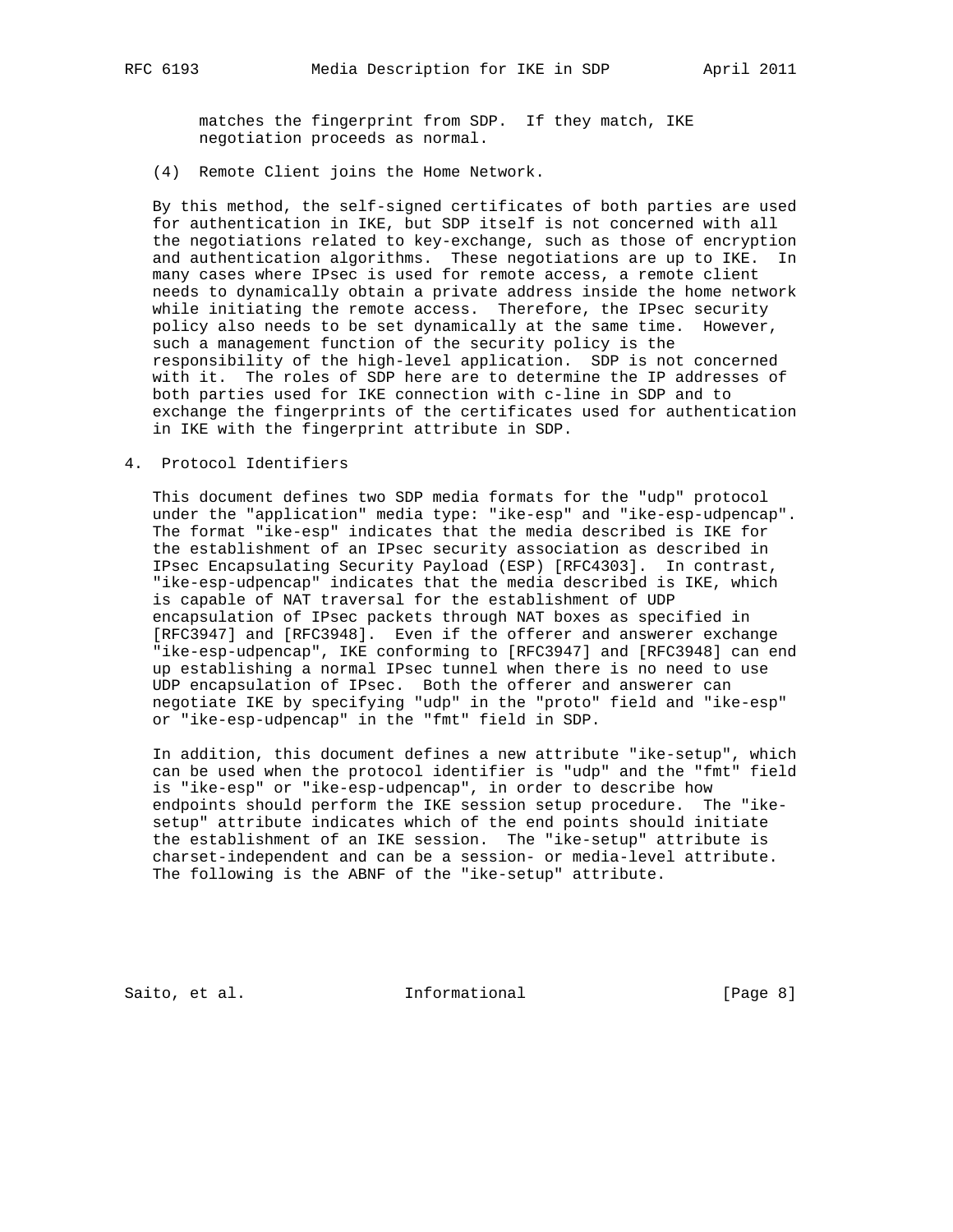```
 ike-setup-attr = "a=ike-setup:" role
 role = "active" / "passive" / "actpass"
```
 'active': The endpoint will initiate an outgoing session. 'passive': The endpoint will accept an incoming session. 'actpass': The endpoint is willing to accept an incoming session or to initiate an outgoing session.

 Both endpoints use the SDP offer/answer model to negotiate the value of "ike-setup", following the procedures determined for the "setup" attribute defined in Section 4.1 of [RFC4145]. However, "holdconn", as defined in [RFC4145], is not defined for the "ike-setup" attribute.

| Offer   | Answer           |
|---------|------------------|
|         |                  |
| active  | passive          |
| passive | active           |
| actpass | active / passive |

 The semantics for the "ike-setup" attribute values of "active", "passive", and "actpass" in the offer/answer exchange are the same as those described for the "setup" attribute in Section 4.1 of [RFC4145], except that "ike-setup" applies to an IKE session instead of a TCP connection. The default value of the "ike-setup" attribute is "active" in the offer and "passive" in the answer.

5. Normative Behavior

 In this section, a method to negotiate the use of IKE for media sessions in the SDP offer/answer model is described.

5.1. SDP Offer and Answer Exchange

 An offerer and an answerer negotiate the use of IKE following the usage of the protocol identifiers defined in Section 4. If IPsec NAT-Traversal is not necessary, the offerer MAY use the media format "ike-esp" to indicate an IKE session.

 If either of the endpoints that negotiate IKE is behind the NAT, the endpoints need to transmit both IKE and IPsec packets over the NAT. That mechanism is specified in [RFC3947] and [RFC3948]: both endpoints encapsulate IPsec-ESP packets with a UDP header and multiplex them into the UDP path that IKE generates.

 To indicate this type of IKE session, the offerer uses "ike-esp udpencap" media lines. In this case, the offerer MAY decide their transport addresses (combination of IP address and port) before

Saito, et al. 1nformational [Page 9]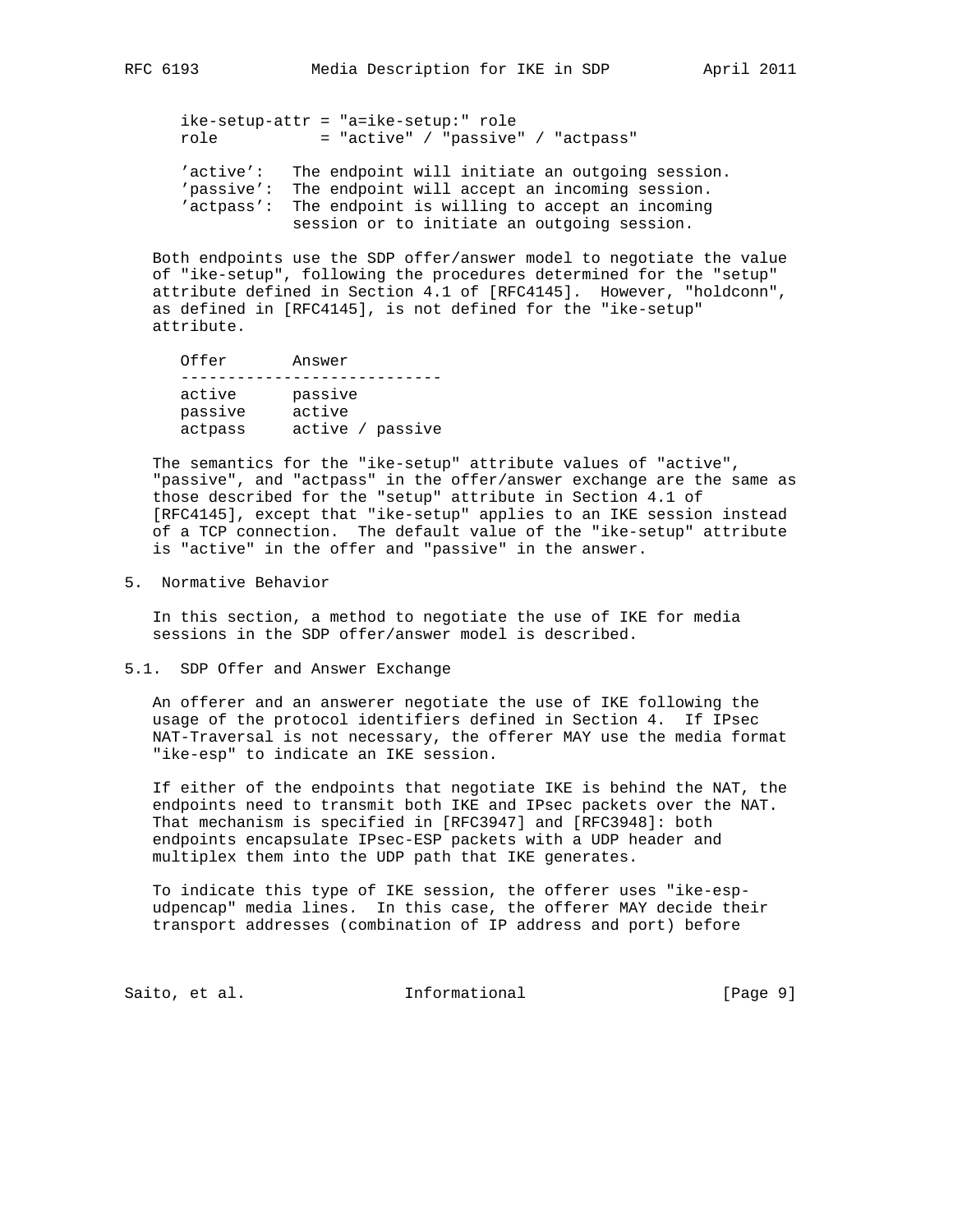starting IKE, making use of the ICE framework. Because UDP encapsulated ESP packets and IKE packets go through the same UDP hole of a NAT, IPsec NAT-Traversal works if ICE reserves simply one UDP path through the NAT. However, those UDP packets need to be multiplexed with Session Traversal Utilities for NAT (STUN) [RFC5389] packets if ICE is required to use STUN. A method to coordinate IPsec NAT-Traversal and ICE is described in Sections 5.4 and 5.5.

 The offer MAY contain media lines for media other than "ike-esp" or "ike-esp-udpencap". For example, audio stream may be included in the same SDP to have a voice session when establishing the VPN. This may be useful to verify that the connected device is indeed operated by somebody who is authorized to access it, as described in Section 9. If that occurs, the negotiation described in this specification occurs only for the "ike-esp" or "ike-esp-udpencap" media lines; other media lines are negotiated and set up normally. If the answerer determines it will refuse the IKE session without beginning the IKE negotiation (e.g., the From address is not on the permitted list), it SHOULD reject the "ike-esp" or "ike-esp-udpencap" media line in the normal manner by setting the port number in the SDP answer to 0 and SHOULD process the other media lines normally (only if it is still reasonable to establish that media without VPN).

 If the offerer and the answerer agree to start an IKE session by the offer/answer exchange, they will start the IKE setup. Following the comedia-tls specification [RFC4572], the fingerprint attribute, which may be either a session- or a media-level SDP attribute, is used to exchange fingerprints of self-signed certificates. If the fingerprint attribute is a session-level attribute, it applies to all IKE sessions and TLS sessions for which no media-level fingerprint attribute is defined.

 Note that it is possible for an offerer to become the IKE responder and an answerer to become the IKE initiator. For example, when a Remote Access Server (RAS) sends an INVITE to an RAS client, the server may expect the client to become an IKE initiator. In this case, the server sends an offer SDP with ike-setup:passive and the client returns an answer SDP with ike-setup:active.

5.2. Maintenance and Termination of VPN Session

 If the high-level application recognizes a VPN session as the media session, it MAY discard the IPsec SA and terminate IKE when that media session is terminated by a BYE request. Therefore, the application aware of the VPN session MUST NOT send a BYE request as long as it needs the IPsec SA. On the other hand, if the high-level application detects that a VPN session is terminated, it MAY terminate the media associated with the VPN or the entire SIP

Saito, et al. 1nformational [Page 10]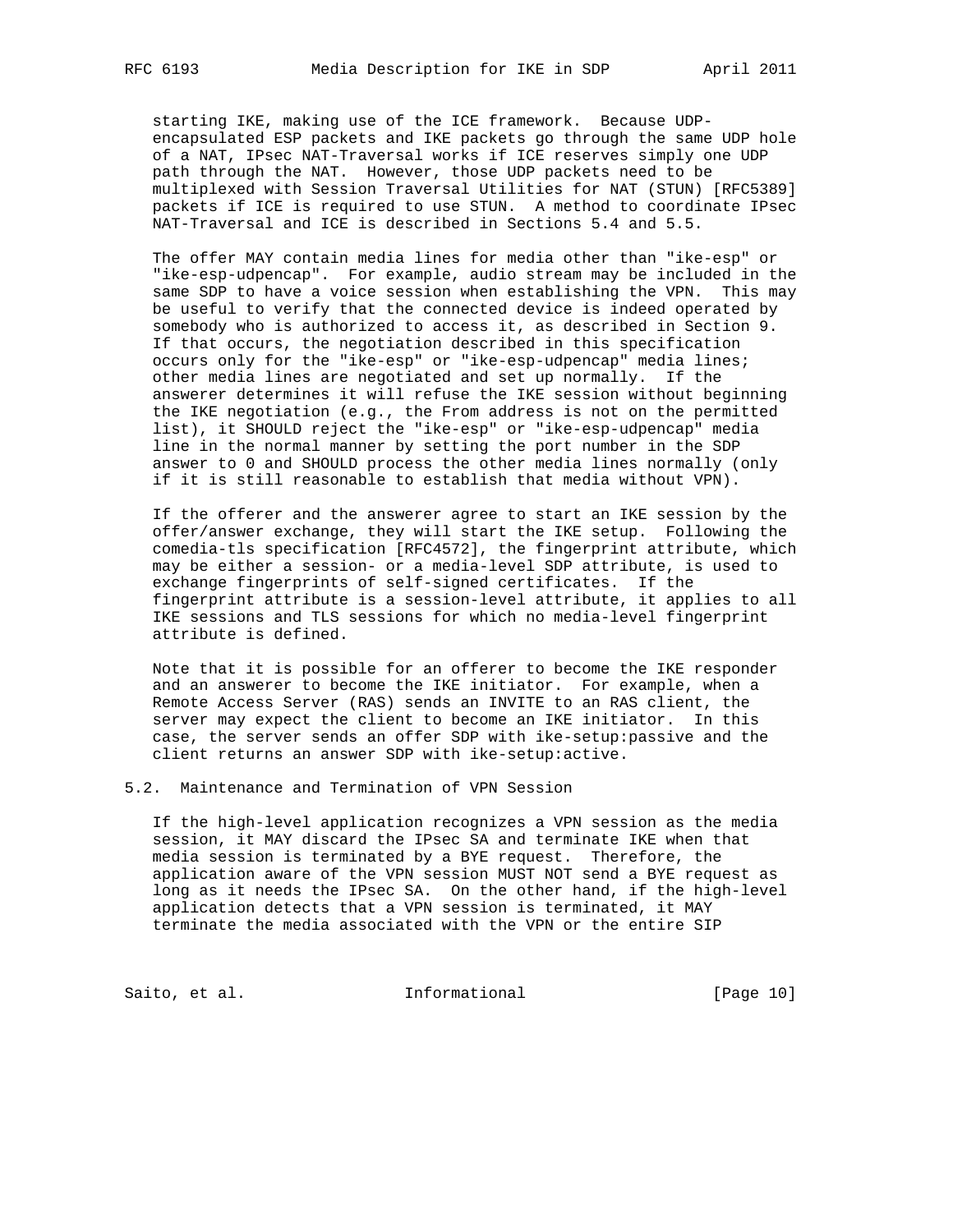session. Session timers in SIP [RFC4028] MAY be used for the session maintenance of the SIP call, but this does not necessarily ensure that the VPN session is alive. If the VPN session needs session maintenance such as keep-alive and rekeying, it MUST be done utilizing its own maintenance mechanisms. SIP re-INVITE MUST NOT be used for this purpose. Note that each party can cache the certificate of the other party as described in the Security Considerations section of comedia-tls [RFC4572].

### 5.3. Forking

 Forking to multiple registered instances is outside the scope of this document. At least, it is assumed that a User Agent Client (UAC) establishes a session with only one User Agent Server (UAS). Encountering forked answers should be treated as an illegal process, and the UAC should cancel the session.

## 5.4. Port Usage

 IKE generally uses local UDP port 500, but the IPsec NAT-Traversal specification requires a port transition to local UDP port 4500 during IKE negotiation because IPsec-aware NAT may multiplex IKE sessions using port 500 without changing the port number. If using ICE for IPsec Nat-Traversal, this port transition of IKE means ICE has to generate an additional UDP path for port 4500, and this would be unnecessary overhead. However, IPsec NAT-Traversal allows an IKE session to use local UDP port 4500 from the beginning without using port 500. Therefore, the endpoints SHOULD use their local UDP port 4500 for an IKE session from the beginning, and ICE will only need to generate a UDP path of port 4500.

 When using ICE, a responder's IKE port observed by an initiator is not necessarily 500 or 4500. Therefore, an IKE initiator MUST allow any destination ports in addition to 500 and 4500 for the IKE packets that it sends. An IKE initiator just initiates an IKE session to the port number decided by an SDP offer/answer or ICE.

## 5.5. Multiplexing UDP Messages When Using ICE

 Conforming to ICE, an offerer and an answerer start a STUN connectivity check after SDP exchange. Then the offerer initiates the IKE session making use of the UDP path generated by STUN packets. In addition, UDP-encapsulated ESP packets are multiplexed into the same UDP path as IKE. Thus, it is necessary to multiplex the three different packets, STUN, IKE, and UDP-encapsulated ESP, into the same UDP path. This section describes how to demultiplex these three packets.

Saito, et al. 10 methormational [Page 11]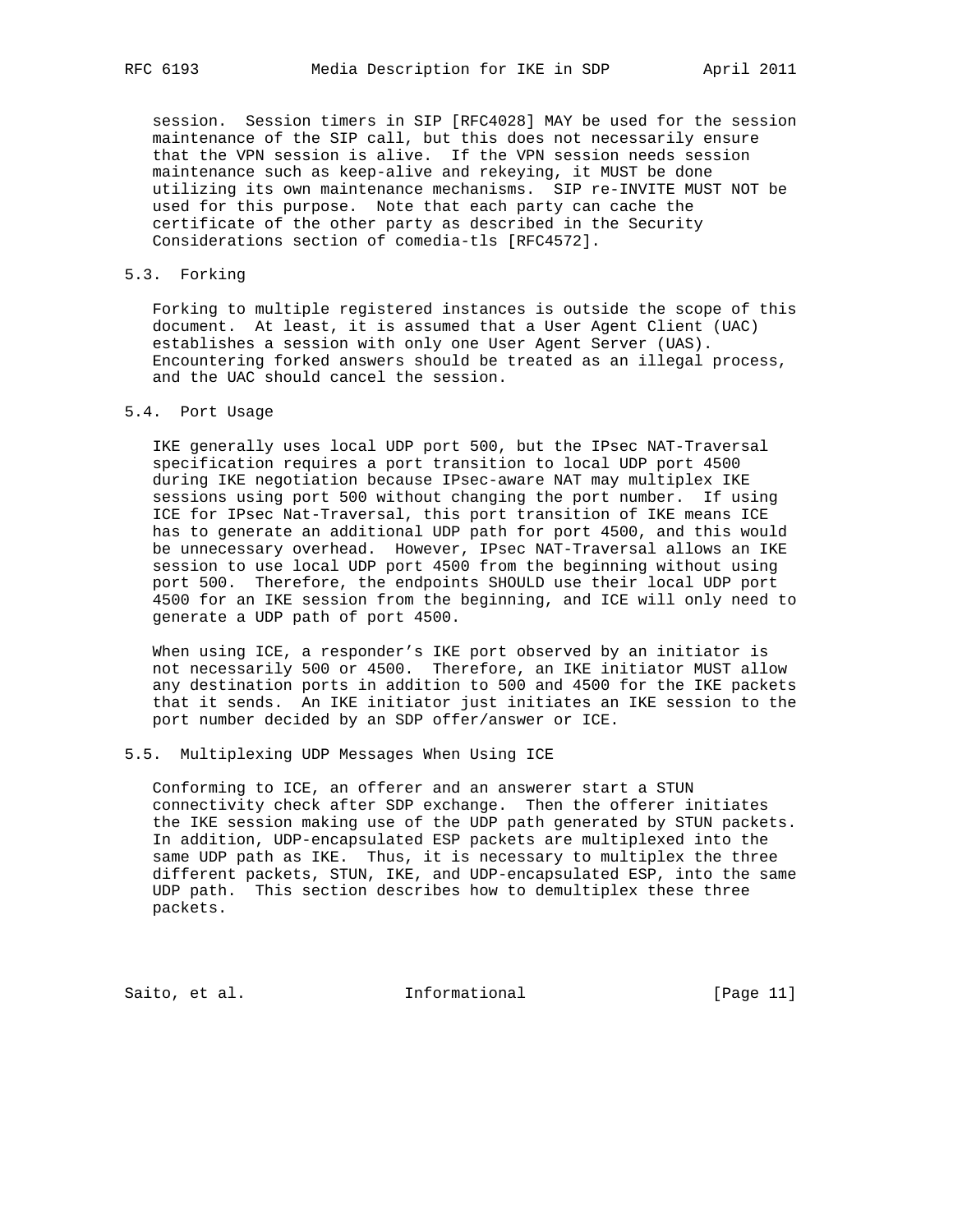At the first step, the endpoint that received a UDP packet at the multiplexed port MUST check the first 32 bits (bits 0-31) of the UDP payload. If they are all 0, which is defined as a non-ESP marker, that packet MUST be treated as an IKE packet.

 Otherwise, it is judged as an ESP packet in the IPsec NAT-Traversal specification. It is furthermore necessary to distinguish STUN from ESP. Therefore, the bits 32-63 from the beginning of the UDP payload MUST be checked. If the bits do not match the magic cookie of STUN 0x2112A442 (most packets do not match), the packet is treated as an ESP packet because it is no longer a STUN packet.

 However, if the bits do match the magic cookie, an additional test is necessary to determine if the packet is STUN or ESP. The magic cookie field of STUN overlaps the sequence number field of ESP, so a possibility still remains that the sequence number of ESP coincides with 0x2112A442. In this additional test, the validity of the fingerprint attribute of the STUN message MUST be checked. If there is a valid fingerprint in the message, it is judged as a STUN packet; otherwise, it is an ESP packet.

The above logic is expressed as follows.

```
 if SPI-field-is-all-zeros
          { packet is IKE }
        else
\{ if bits-32-through-63 == stun-magic-cookie-value and
            bits-0-th rough-1 == 0 and bits-2-through-15 == a STUN message type and
             bits-16-through-31 == length of this UDP packet
\{fingerprint_found == parse_for_stun_fingerprint();
              if fingerprint_found == 1
                { packet is STUN }
              else
            { packet is ESP }
 }
          else
             { packet is ESP }
 }
```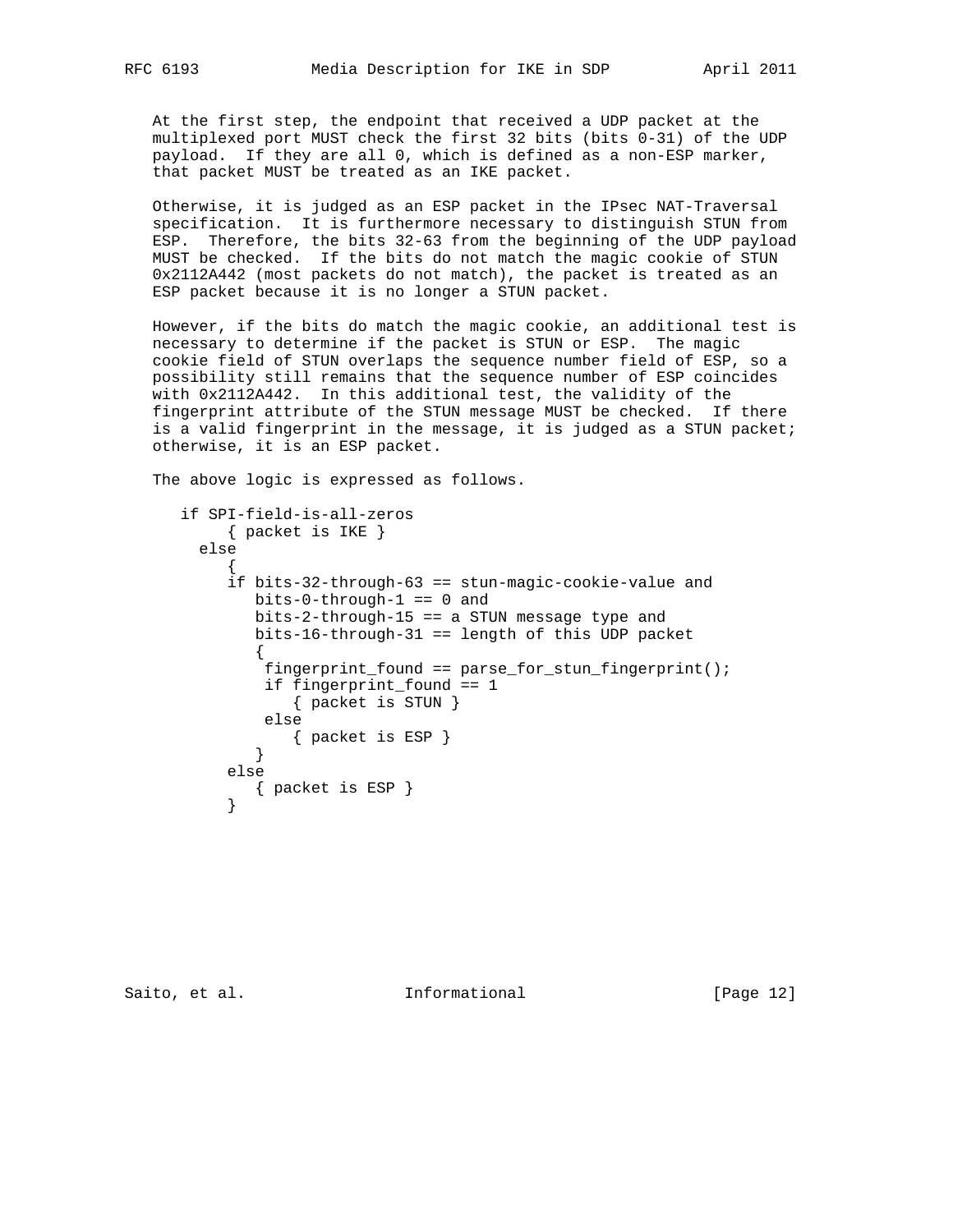- 6. Examples
- 6.1. Example of SDP Offer and Answer Exchange without IPsec NAT- Traversal

 If IPsec NAT-Traversal is not necessary, SDP negotiation to set up IKE is quite simple. Examples of SDP exchange are as follows.

 (Note: Due to RFC formatting conventions, this document splits SDP across lines whose content would exceed 72 characters. A backslash character marks where this line folding has taken place. This backslash and its trailing CRLF and whitespace would not appear in actual SDP content.)

offer SDP

```
 ...
 m=application 500 udp ike-esp
 c=IN IP4 192.0.2.10
 a=ike-setup:active
 a=fingerprint:SHA-1 \
 4A:AD:B9:B1:3F:82:18:3B:54:02:12:DF:3E:5D:49:6B:19:E5:7C:AB
 ...
```
answer SDP

```
 ...
 m=application 500 udp ike-esp
 c=IN IP4 192.0.2.20
 a=ike-setup:passive
 a=fingerprint:SHA-1 \
 D2:9F:6F:1E:CD:D3:09:E8:70:65:1A:51:7C:9D:30:4F:21:E4:4A:8E
 ...
```
Figure 2: SDP Example When Offerer Is an IKE Initiator

Saito, et al. 1nformational [Page 13]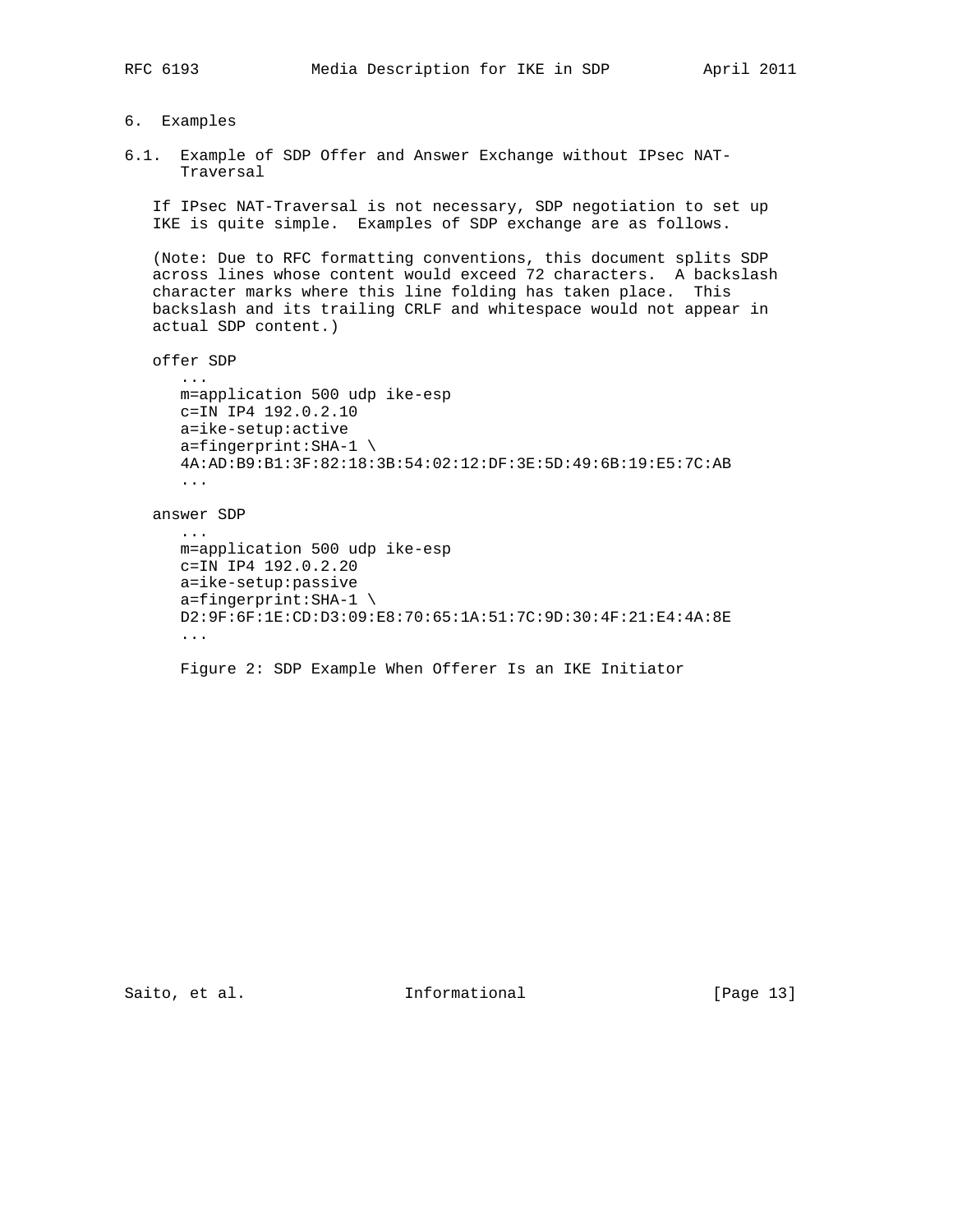```
 offer SDP
    ...
    m=application 500 udp ike-esp
    c=IN IP4 192.0.2.10
    a=ike-setup:passive
    a=fingerprint:SHA-1 \
    4A:AD:B9:B1:3F:82:18:3B:54:02:12:DF:3E:5D:49:6B:19:E5:7C:AB
    ...
 answer SDP
    ...
    m=application 500 udp ike-esp
```

```
 c=IN IP4 192.0.2.20
 a=ike-setup:active
 a=fingerprint:SHA-1 \
 D2:9F:6F:1E:CD:D3:09:E8:70:65:1A:51:7C:9D:30:4F:21:E4:4A:8E
 ...
```
Figure 3: SDP Example When Offerer Is an IKE Responder

6.2. Example of SDP Offer and Answer Exchange with IPsec NAT-Traversal We consider the following scenario here.



Figure 4: NAT-Traversal Scenario

 As shown above, an offerer is on the Internet, but an answerer is behind the NAT. The offerer cannot initiate an IKE session unless the answerer prepares a global routable transport address that accepts IKE packets. In this case, the following offer/answer exchange will take place.

Saito, et al. 10 methormational [Page 14]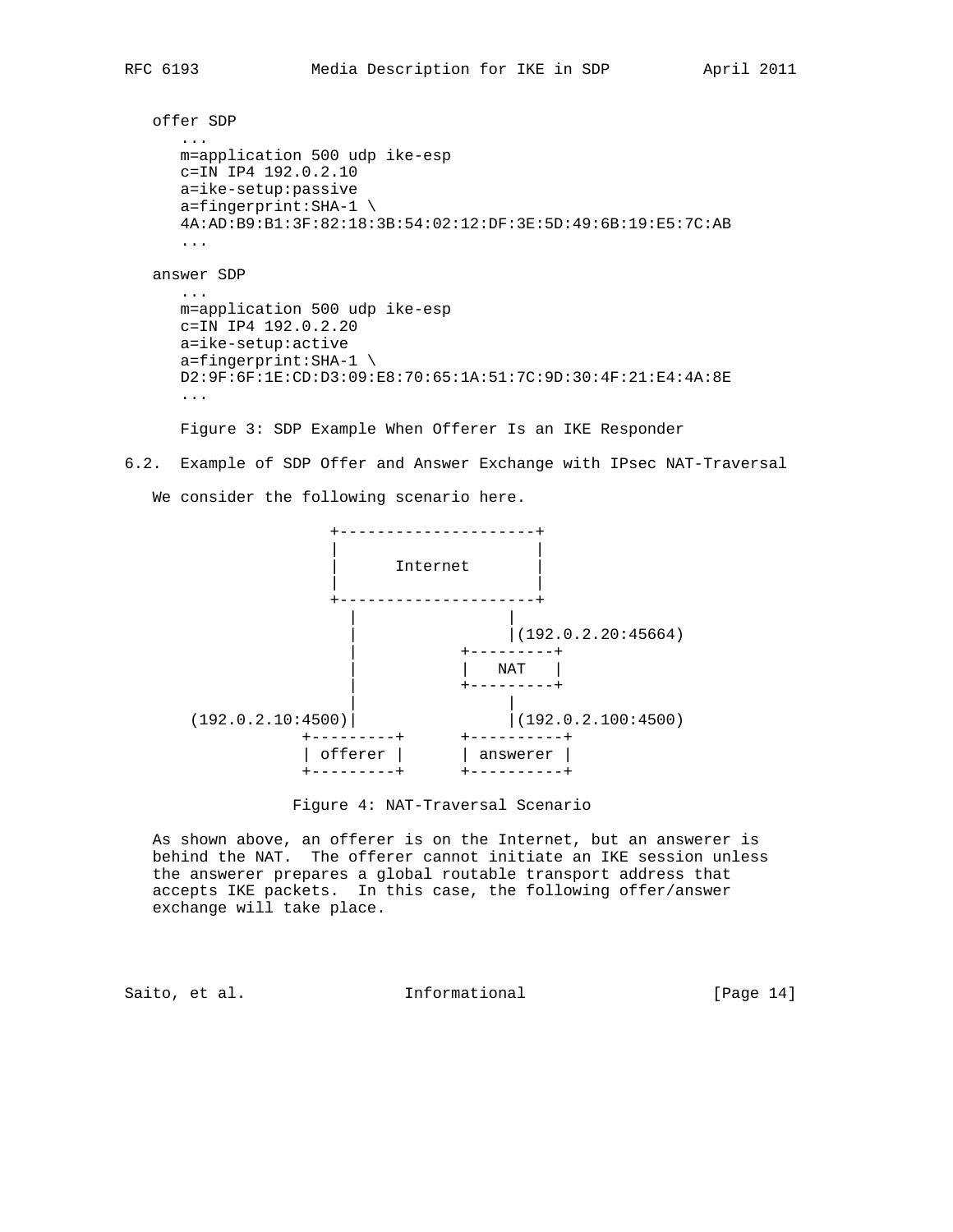```
 offer SDP
    ...
    a=ice-pwd:YH75Fviy6338Vbrhrlp8Yh
    a=ice-ufrag:9uB6
    m=application 4500 udp ike-esp-udpencap
    c=IN IP4 192.0.2.10
    a=ike-setup:active
    a=fingerprint:SHA-1 \
    4A:AD:B9:B1:3F:82:18:3B:54:02:12:DF:3E:5D:49:6B:19:E5:7C:AB
    a=candidate:1 1 udp 2130706431 192.0.2.10 4500 typ host
    ...
 answer SDP
    ...
    a=ice-pwd:asd88fgpdd777uzjYhagZg
    a=ice-ufrag:8hhY
    m=application 45664 udp ike-esp-udpencap
    c=IN IP4 192.0.2.20
    a=ike-setup:passive
    a=fingerprint:SHA-1 \
    D2:9F:6F:1E:CD:D3:09:E8:70:65:1A:51:7C:9D:30:4F:21:E4:4A:8E
    a=candidate:1 1 udp 2130706431 192.0.2.100 4500 typ host
   a=candidate:2 1 udp 1694498815 192.0.2.20 45664 typ srflx \
    raddr 192.0.2.100 rport 4500
    ...
```
Figure 5: SDP Example with IPsec NAT-Traversal

7. Application to IKE

 After the fingerprints of both parties are securely shared over the SDP exchange, the IKE initiator MAY start the IKE session with the other party. To follow this specification, a digital signature MUST be chosen as an authentication method in IKE phase 1. In this process, a certificate whose hash value matches the fingerprint exchanged over SDP MUST be used. If the certificate used in IKE does not match the original fingerprint, the endpoint MUST terminate the IKE session by detecting an authentication failure.

 In addition, each party MUST present a certificate and be authenticated by each other.

 The example described in Section 3 is for tunnel mode IPsec used for remote access, but the mode of negotiated IPsec is not limited to tunnel mode. For example, IKE can negotiate transport mode IPsec to encrypt multiple media sessions between two parties with only a pair of IPsec security associations. The only thing for which the SDP offer/answer model is responsible is to exchange the fingerprints of

Saito, et al. 10 methormational [Page 15]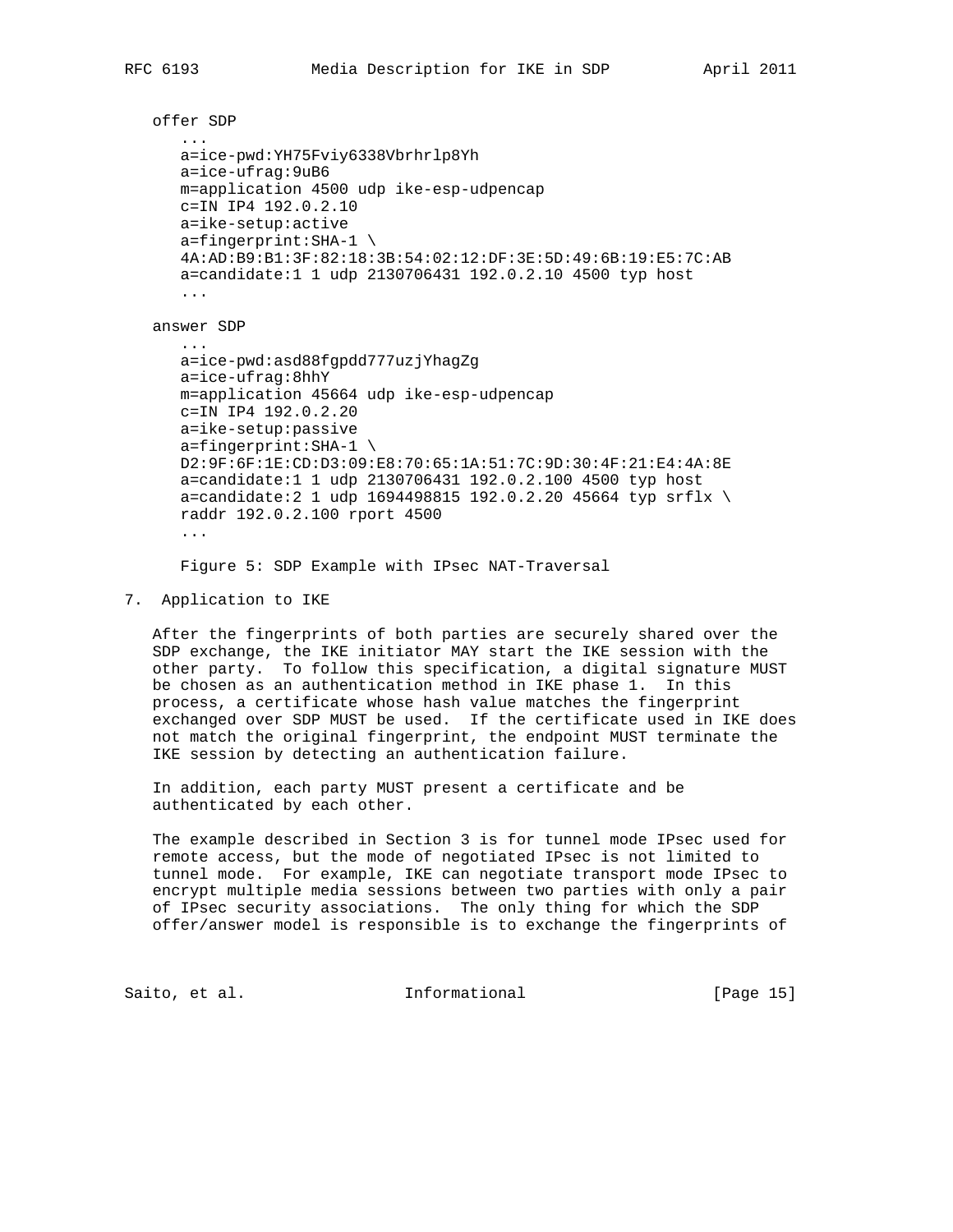certificates used for IKE; therefore, the SDP offer/answer is not responsible for setting the security policy.

8. Specifications Assuming Prior Relationship between Two Nodes

 This section describes the specification for the limited cases in which certificates signed by trusted third parties or pre-shared keys between endpoints can be used for authentication in IKE. Because the endpoints already have a prior relationship in this case, they use SIP servers for only name resolution and authorization. However, even in this case, the integrity of the SDP description MUST be assured.

### 8.1. Certificates Signed by Trusted Third Party

 The protocol overview in this case is the same as in Section 3. The SDP offer/answer procedure is also the same as in Sections 5 and 6. Both endpoints have a prior relationship through the trusted third parties, and SIP servers are used for name resolution and authorization of session initiation. Even so, they MAY exchange fingerprints in the SDP because one device can have several certificates and it would be necessary to specify in advance which certificate will be used for the following IKE authentication. This process also ensures that the certificate offered in the IKE process is the same as that owned by the peer that has been authorized at the SIP/SDP layer. By this process, authorization in SIP and authentication in IKE become consistent with each other.

8.2. Configured Pre-Shared Key

 If a pre-shared key for IKE authentication is installed in both endpoints in advance, they need not exchange the fingerprints of their certificates. However, they may still need to specify which pre-shared key they will use in the following IKE authentication in SDP because they may have several pre-shared keys. Therefore, a new attribute, "psk-fingerprint", is defined to exchange the fingerprint of a pre-shared key over SDP. This attribute also has the role of making authorization in SIP consistent with authentication in IKE. Attribute "psk-fingerprint" is applied to pre-shared keys as the "fingerprint" defined in [RFC4572] is applied to certificates. The following is the ABNF of the "psk-fingerprint" attribute. The use of "psk-fingerprint" is OPTIONAL.

| attribute                                                      |  | =/ psk-fingerprint-attribute |  |  |  |  |
|----------------------------------------------------------------|--|------------------------------|--|--|--|--|
| psk-fingerprint-attribute = "psk-fingerprint" ":" hash-func SP |  | psk-fingerprint              |  |  |  |  |

Saito, et al. 1nformational [Page 16]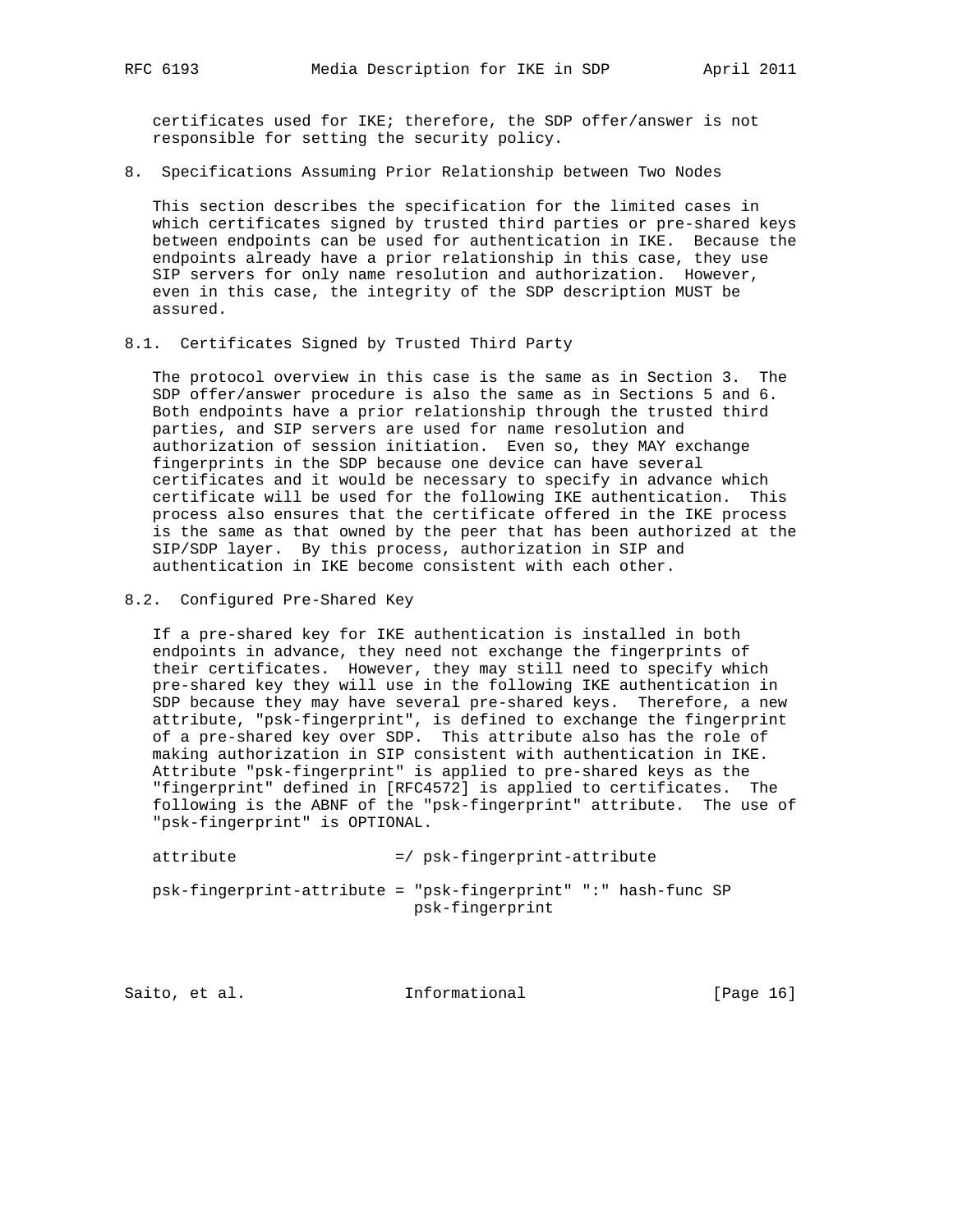```
hash-func = "sha-1" / "sha-224" / "sha-256" /
                             "sha-384" / "sha-512" / token
                             ; Additional hash functions can only come
                             ; from updates to RFC 3279
psk-fingerprint = 2UHEX *(";" 2UHER) ; Each byte in upper-case hex, separated
                             ; by colons.
UHEX = DIGIT / \frac{1}{2}x41-46 ; A-F uppercase
 An example of SDP negotiation for IKE with pre-shared key
 authentication without IPsec NAT-Traversal is as follows.
 offer SDP
    ...
   m=application 500 udp ike-esp
   c=IN IP4 192.0.2.10
   a=ike-setup:active
   a=psk-fingerprint:SHA-1 \
    12:DF:3E:5D:49:6B:19:E5:7C:AB:4A:AD:B9:B1:3F:82:18:3B:54:02
    ...
 answer SDP
    ...
   m=application 500 udp ike-esp
   c=IN IP4 192.0.2.20
    a=ike-setup:passive
    a=psk-fingerprint:SHA-1 \
   12:DF:3E:5D:49:6B:19:E5:7C:AB:4A:AD:B9:B1:3F:82:18:3B:54:02
    ...
    Figure 6: SDP Example of IKE with Pre-Shared Key Authentication
```
9. Security Considerations

 This entire document concerns security, but the security considerations applicable to SDP in general are described in the SDP specification [RFC4566]. The security issues that should be considered in using comedia-tls are described in Section 7 in its specification [RFC4572]. This section mainly describes the security considerations specific to the negotiation of IKE using comedia-tls.

 Offering IKE in SDP (or agreeing to one in the SDP offer/answer model) does not create an obligation for an endpoint to accept any IKE session with the given fingerprint. However, the endpoint must engage in the standard IKE negotiation procedure to ensure that the chosen IPsec security associations (including encryption and

Saito, et al. Informational [Page 17]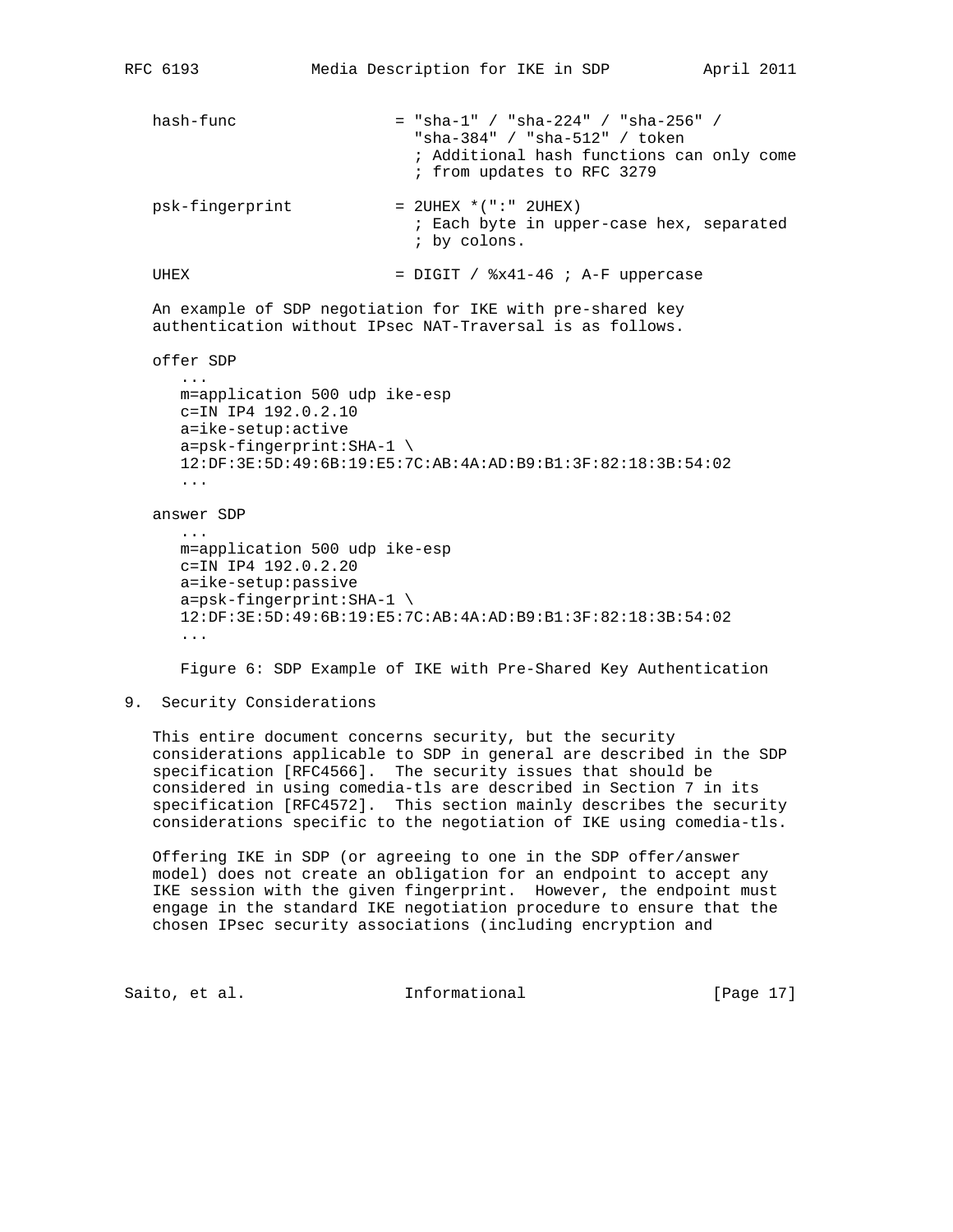authentication algorithms) meet the security requirements of the higher-level application. When IKE has finished negotiating, the decision to conclude IKE and establish an IPsec security association with the remote peer is entirely the decision of each endpoint. This procedure is similar to how VPNs are typically established in the absence of SIP.

 In the general authentication process in IKE, subject DN or subjectAltName is recognized as the identity of the remote party. However, by using SIP identity and SIP-connected identity mechanisms in this spec, certificates are used simply as carriers for the public keys of the peers and there is no need for the information about who is the signer of the certificate and who is indicated by subject DN.

 In this document, the purpose of using IKE is to launch the IPsec SA; it is not for the security mechanism of RTP and RTCP [RFC3550] packets. In fact, this mechanism cannot provide end-to-end security inside the VPN as long as the VPN uses tunnel mode IPsec. Therefore, other security methods such as the Secure Real-time Transport Protocol (SRTP) [RFC3711] must be used to secure the packets.

 When using the specification defined in this document, it needs to be considered that under the following circumstances, security based on SIP authentication provided by SIP proxy may be breached.

- o If a legitimate user's terminal is used by another person, it may be able to establish a VPN with the legitimate identity information. This issue also applies to the general VPN cases based on the shared secret key. Furthermore, in SIP we have a similar problem when file transfer, IM, or comedia-tls where non voice/video is used as a means of communication.
- o If a malicious user hijacks the proxy, he or she can use whatever credential is on the Access Control List (ACL) to gain access to the home network.

 For countermeasures to these issues, it is recommended to use unique information such as a password that only a legitimate user knows for VPN establishment. Validating the originating user by voice or video before establishing VPN would be another method.

Saito, et al. 1nformational [Page 18]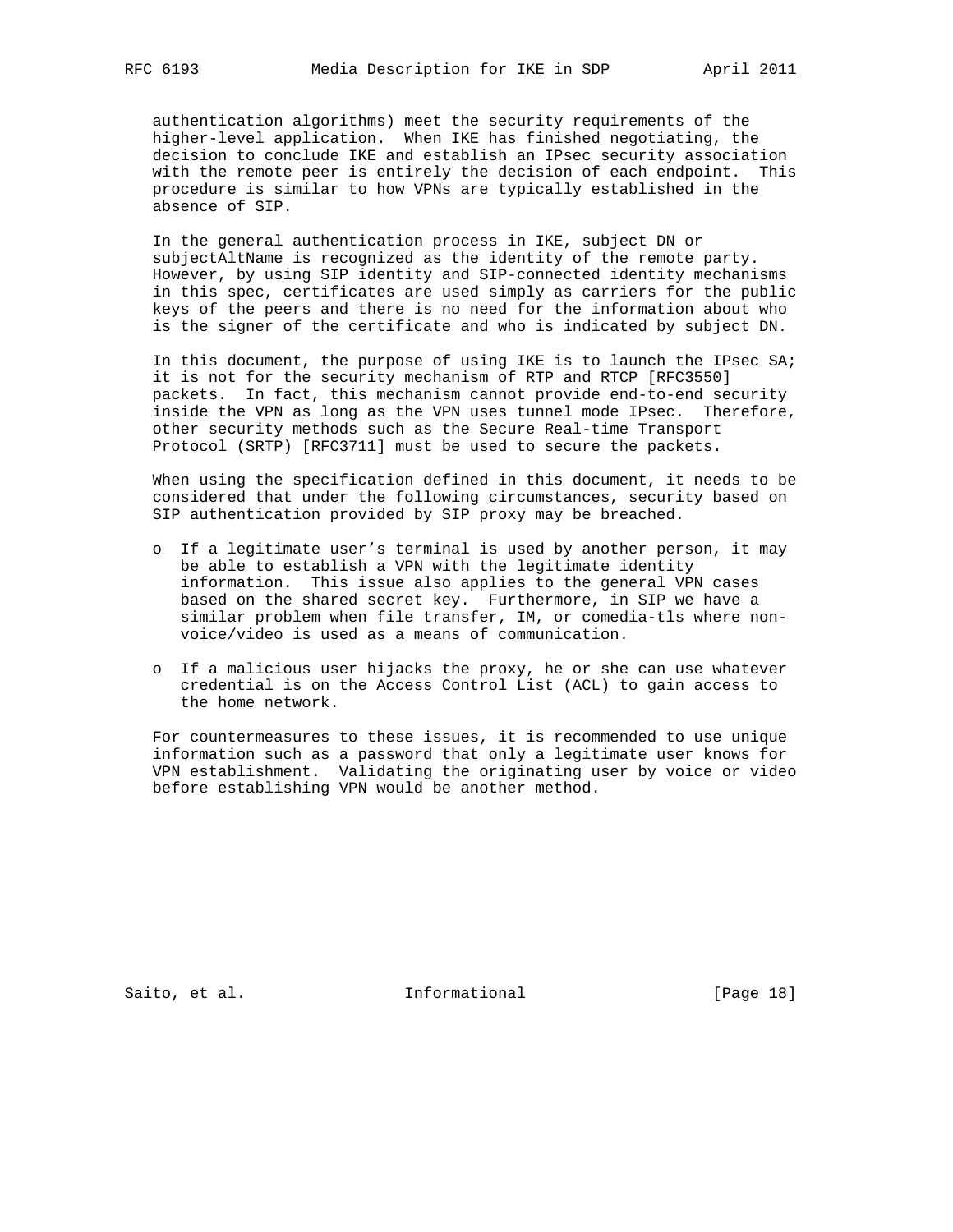## 10. IANA Considerations

 IANA has registered the following new SDP attributes and media formats.

Attribute name: ike-setup<br>  $I \cap \alpha$  form  $n \cap \alpha$ :  $I' \cap I' \cap \alpha$  Long form name: IKE setup extensions Type of attribute: Session-level and media-level Subject to charset: No Purpose:  $\hbox{Attribute to indicate initiator and responder}$  of IKE-based media session Appropriate values: See Section 4 of RFC 6193 Contact name: Makoto Saito, ma.saito@nttv6.jp Media format name: ike-esp Long form name: IKE followed by IPsec ESP Associated media: application Associated proto: udp Subject to charset: No Purpose: The Media format that indicates IKE and IPsec ESP as a VPN session Reference to the spec: See Section 5 of RFC 6193 Contact name: Makoto Saito, ma.saito@nttv6.jp Media format name: ike-esp-udpencap Long form name: IKE followed by IPsec ESP or UDP encapsulated IPsec ESP Associated media: application Associated proto: udp Subject to charset: No Purpose: Media format that indicates IKE that supports NAT-Traversal and IPsec ESP or UDP encapsulation of IPsec ESP packets as a VPN session Reference to the spec: See Section 5 of RFC 6193 Contact name: Makoto Saito, ma.saito@nttv6.jp Attribute name: psk-fingerprint Long form name: Fingerprint of pre-shared key extensions Type of attribute: Session-level and media-level Subject to charset: No Purpose: Attribute to indicate a pre-shared key that will be used in the following media session Appropriate values: See Section 8.2. of RFC 6193 Contact name: Makoto Saito, ma.saito@nttv6.jp

Saito, et al. 10 methormational [Page 19]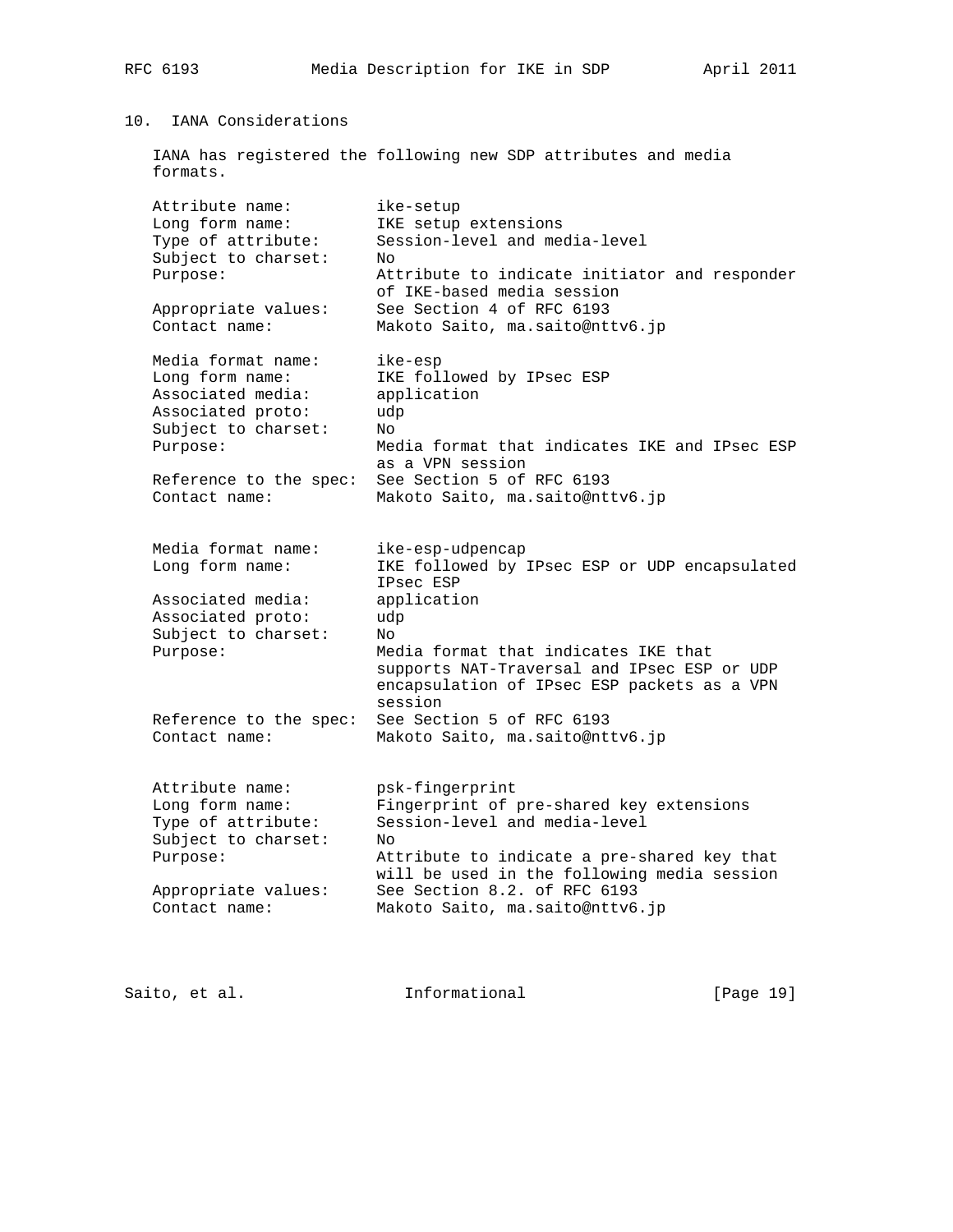### 11. Acknowledgments

 We would like to thank Remi Denis-Courmont, Dale Worley, Richard Barnes, David Hancock, Stuart Hoggan, Jean-Francois Mule, Gonzalo Camarillo, and Robert Sparks for providing comments and suggestions contributing to this document. Eric Rescorla especially gave insightful comments from a security point of view. Shintaro Mizuno and Shida Schubert also contributed a lot of effort to improving this document.

- 12. References
- 12.1. Normative References
	- [RFC2119] Bradner, S., "Key words for use in RFCs to Indicate Requirement Levels", BCP 14, RFC 2119, March 1997.
	- [RFC3261] Rosenberg, J., Schulzrinne, H., Camarillo, G., Johnston, A., Peterson, J., Sparks, R., Handley, M., and E. Schooler, "SIP: Session Initiation Protocol", RFC 3261, June 2002.
	- [RFC3264] Rosenberg, J. and H. Schulzrinne, "An Offer/Answer Model with Session Description Protocol (SDP)", RFC 3264, June 2002.
	- [RFC3947] Kivinen, T., Swander, B., Huttunen, A., and V. Volpe, "Negotiation of NAT-Traversal in the IKE", RFC 3947, January 2005.
	- [RFC3948] Huttunen, A., Swander, B., Volpe, V., DiBurro, L., and M. Stenberg, "UDP Encapsulation of IPsec ESP Packets", RFC 3948, January 2005.
	- [RFC4301] Kent, S. and K. Seo, "Security Architecture for the Internet Protocol", RFC 4301, December 2005.
	- [RFC4303] Kent, S., "IP Encapsulating Security Payload (ESP)", RFC 4303, December 2005.
	- [RFC4566] Handley, M., Jacobson, V., and C. Perkins, "SDP: Session Description Protocol", RFC 4566, July 2006.
	- [RFC4572] Lennox, J., "Connection-Oriented Media Transport over the Transport Layer Security (TLS) Protocol in the Session Description Protocol (SDP)", RFC 4572, July 2006.

Saito, et al. 1nformational [Page 20]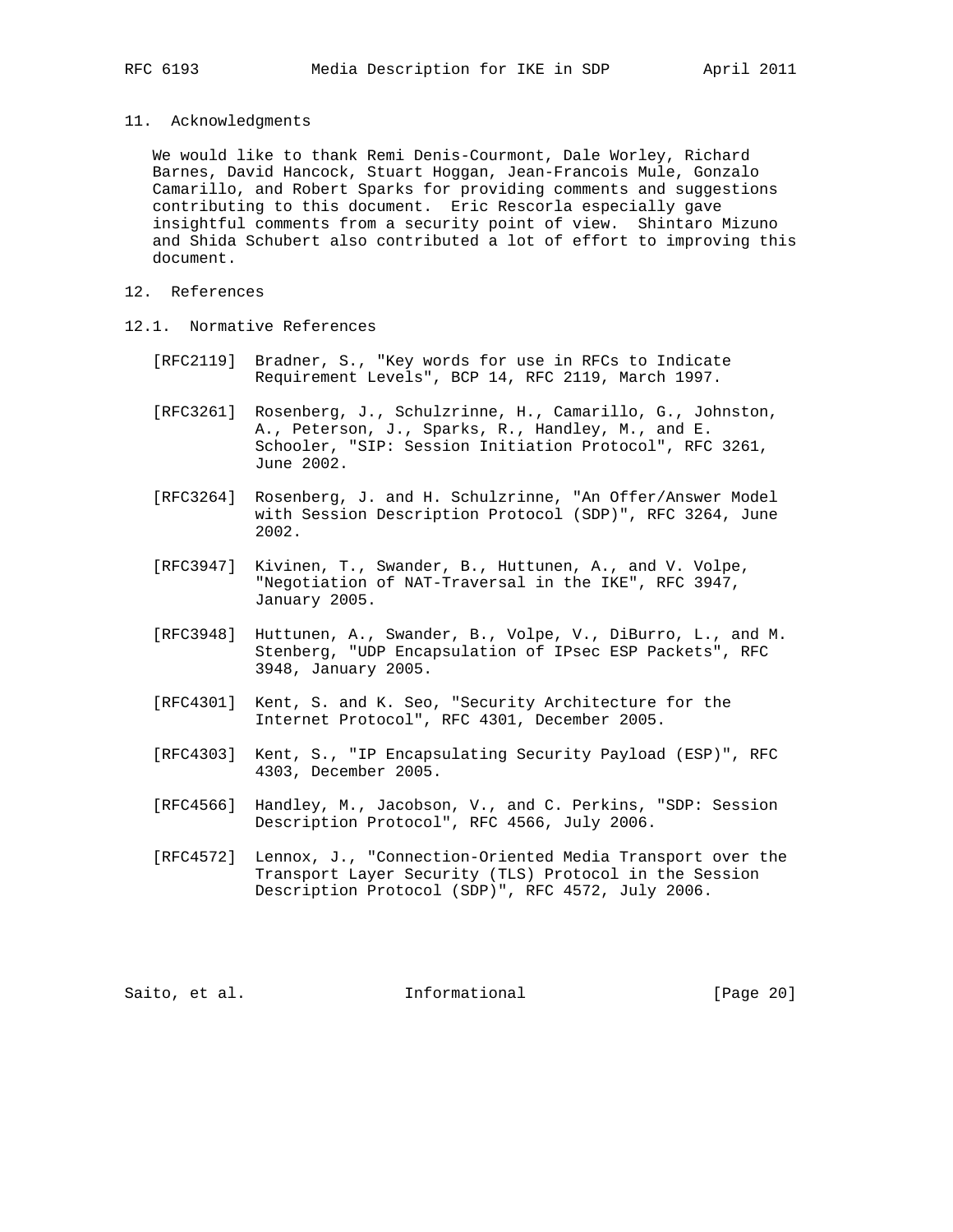- [RFC5245] Rosenberg, J., "Interactive Connectivity Establishment (ICE): A Protocol for Network Address Translator (NAT) Traversal for Offer/Answer Protocols", RFC 5245, April 2010.
- [RFC5389] Rosenberg, J., Mahy, R., Matthews, P., and D. Wing, "Session Traversal Utilities for NAT (STUN)", RFC 5389, October 2008.
- [RFC5996] Kaufman, C., Hoffman, P., Nir, Y., and P. Eronen, "Internet Key Exchange Protocol Version 2 (IKEv2)", RFC 5996, September 2010.
- 12.2. Informative References

 [RFC4474-Concerns] Rosenberg, J., "Concerns around the Applicability of RFC 4474", Work in Progress, February 2008.

- [RFC3550] Schulzrinne, H., Casner, S., Frederick, R., and V. Jacobson, "RTP: A Transport Protocol for Real-Time Applications", STD 64, RFC 3550, July 2003.
- [RFC3711] Baugher, M., McGrew, D., Naslund, M., Carrara, E., and K. Norrman, "The Secure Real-time Transport Protocol (SRTP)", RFC 3711, March 2004.
- [RFC4028] Donovan, S. and J. Rosenberg, "Session Timers in the Session Initiation Protocol (SIP)", RFC 4028, April 2005.
- [RFC4145] Yon, D. and G. Camarillo, "TCP-Based Media Transport in the Session Description Protocol (SDP)", RFC 4145, September 2005.
- [RFC4474] Peterson, J. and C. Jennings, "Enhancements for Authenticated Identity Management in the Session Initiation Protocol (SIP)", RFC 4474, August 2006.
- [RFC4916] Elwell, J., "Connected Identity in the Session Initiation Protocol (SIP)", RFC 4916, June 2007.
- [RFC5246] Dierks, T. and E. Rescorla, "The Transport Layer Security (TLS) Protocol Version 1.2", RFC 5246, August 2008.
- [RFC5763] Fischl, J., Tschofenig, H., and E. Rescorla, "Framework for Establishing a Secure Real-time Transport Protocol (SRTP) Security Context Using Datagram Transport Layer Security (DTLS)", RFC 5763, May 2010.

Saito, et al. Informational [Page 21]